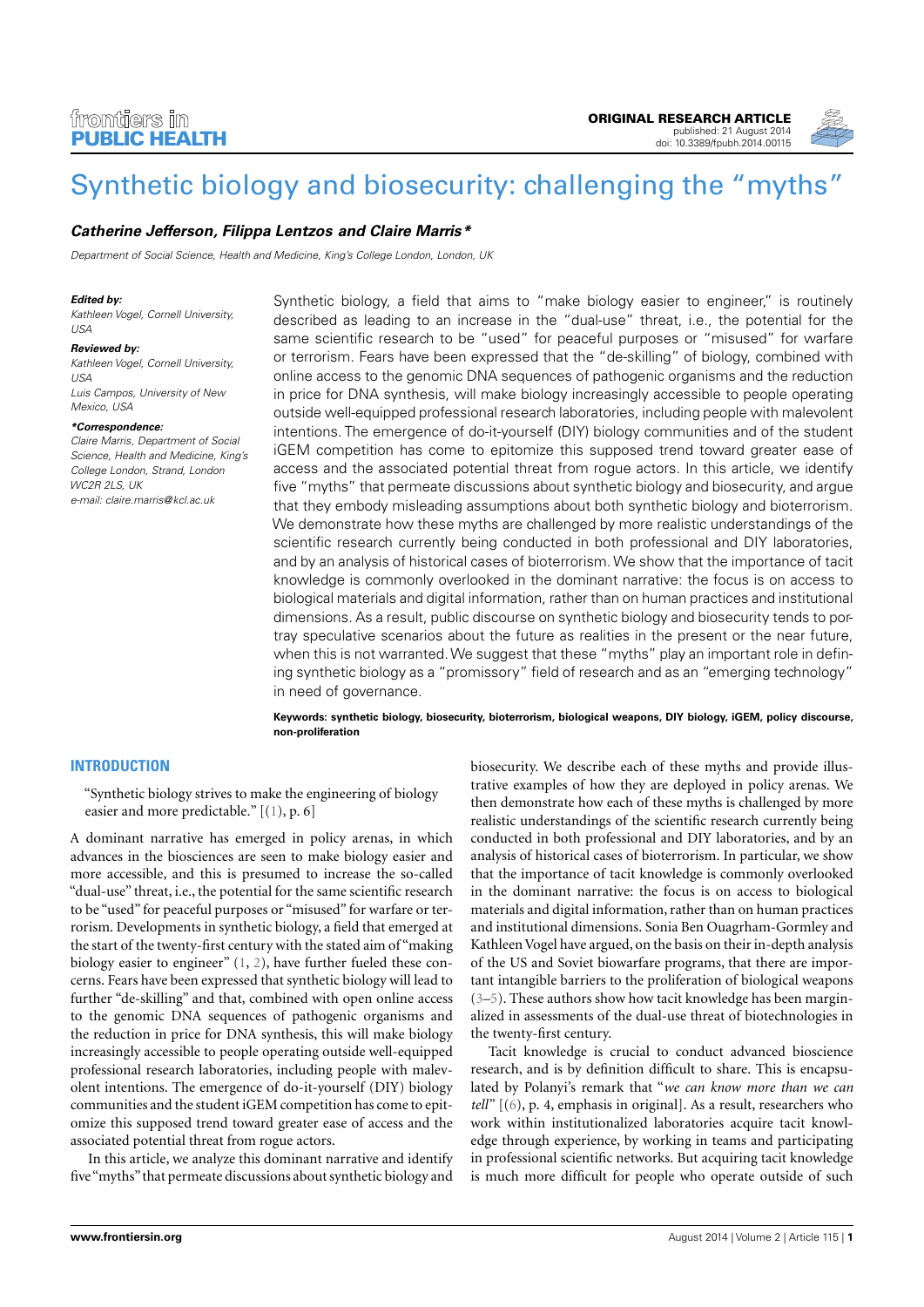institutions, such as DIY biologists and bioterrorists. Broadly, tacit knowledge refers to skills and techniques that cannot be readily codified but, rather, are acquired through a process of "learning by doing" or "learning by example," and often take considerable time and effort to gain. According to Harry Collins, a distinction can be made between "weak,""somatic limit," and "collective" tacit knowledge [\(7,](#page-12-5) [8\)](#page-12-6). Revill and Jefferson [\(9\)](#page-12-7) have drawn on Collins' classification to explore the importance of tacit knowledge in the practice of synthetic biology and the conduct of bioweapons programs. They explain that "[w]eak tacit knowledge is that which could, under certain circumstances, be rendered explicit but either through inability, unwillingness, or practicality remains unwritten and implicit" [[\(9\)](#page-12-7), p. 3]. Individual, or somatic, tacit knowledge "refers to things that our bodies can do, which we cannot articulate, transfer and replicate as knowledge without the recipient learning by doing" (*ibid*., p. 4–5). These are the skills, mechanical techniques, and idiosyncratic know-how obtained by individuals through trial-and-error problem-solving or through a master-apprentice style relationship. Collective, or communal, tacit knowledge "is the combined knowledge that is developed through interaction between experts with different disciplinary backgrounds working together" (*ibid*., p. 6). This can be conceptualized "as the bringing together of different disciplinary experts that are greater than the sum of their parts" (*ibid*., p. 6–7), or, following Vogel [\(10\)](#page-12-8), can be understood as "communally synthesized tacit knowledge" that comes from the ongoing interactions between different types of expertise. Revill and Jefferson [\(9\)](#page-12-7) provide examples of tacit knowledge from each of these categories from the history of biological weapons programs and the practice of advanced biological sciences, including synthetic biology.

Ben Ouagrham-Gormley and Vogel, and Revill and Jefferson, argue that a better understanding of tacit knowledge could improve the assessments of the dual-use threat posed by modern biotechnologies. Yet, tacit knowledge continues to be overlooked in policy arenas. In this paper, we examine the way in which the biosecurity threat posed by synthetic biology has been framed within the dominant narrative that permeates scientific and policy arenas. We identify five recurring "myths" that emerge from this analysis:

- Myth 1: synthetic biology is de-skilling biology and making it easier for terrorists to exploit advances in the biosciences;
- Myth 2: synthetic biology has led to the growth of a DIY biology community, which could offer dual-use knowledge, tools, and equipment for bioterrorists seeking to do harm;
- Myth 3: DNA synthesis has become cheaper and can be outsourced, and this will make it easier for terrorists to create biological threat agents;
- Myth 4: synthetic biology could be used to design radically new pathogens;
- Myth 5: terrorists want to pursue biological weapons for high consequence, mass casualty attacks.

The use of the term "myths" is not intended here to imply falsity. We are not simplistically opposing "myth" and "reality," and we are not arguing that there is no threat. Rather, our aim is to convey the pervasiveness of misleading assumptions about both

synthetic biology and bioterrorism that frequently underlie discussions about the dual-use threat of synthetic biology, and to draw out some of the subtleties that frequently disappear from these discussions. Moreover, we do acknowledge that these myths have power and perform real functions such as mobilizing support, resources, and action. Thus, the dominant narrative identified in this paper helps to bring into being a particular hoped-for future, and attributes roles and influence to different actors. It influences the way in which the problem is defined, and thus the kinds of solutions that are proposed. These "myths" are real enough to influence policy in significant ways and that why it is important to examine them more carefully.

# **MATERIALS AND METHODS**

The research presented here draws on participant observation in scientific and policy arenas, and on a review of a wide range of written materials.

All three authors have been participant-observers in either synthetic biology arenas, or biosecurity arenas, or both, for a number of years. Filippa Lentzos has been regularly attending and actively participating in a wide range of events on biosecurity, biological arms control and non-proliferation for over a decade. Catherine Jefferson has been involved in discussions on bioweapons, biosecurity and arms control for a decade. Claire Marris has been attending and participating in a wide range of scientific and policy events on synthetic biology for 5 years. Filippa Lentzos has been engaged in the field of synthetic biology for the last 7 years. The synthetic biology events include scientific meetings ranging from large-scale international conferences such as those in the SBx.0 series to laboratory meetings at the Centre for Synthetic Biology and Innovation (CSynBI) that all three authors are members of, or informal conversations with CSynBI and other collaborators in the field of synthetic biology. Our involvement also includes participation in expert committees and working groups, and public debates organized by scientific organizations.<sup>[1](#page-1-0)</sup>

The key insights reported in this paper emerged from this immersion in the worlds of synthetic biology and biosecurity, which provided the authors with regular opportunities to interact with synthetic biologists, government officials, security analysts, technical experts, diplomats, public health officials, law enforcement agents, DIY biologists, and others who have assembled around the "problem" of synthetic biology "misuse." These interactions took place in "natural" settings (as opposed to, for example, an interview setting), in places and during events that these actors – and the authors – were participating in through the course of their work.

It is through this fieldwork that we became aware of the prevalence of particular ways of framing the issues at stake, and were able to analyze how actors mobilized particular arguments. This was complemented by a review of written materials, which has been utilized mostly to confirm the hypotheses developed through our fieldwork, and to select citations to illustrate our results. This was necessary because many of the meetings that we participated

<span id="page-1-0"></span><sup>&</sup>lt;sup>1</sup>A list of some of our higher profile engagements can be found here: [http://www.kcl.ac.uk/sspp/departments/sshm/research/Research-Labs/CSynBI@](http://www.kcl.ac.uk/sspp/departments/sshm/research/Research-Labs/CSynBI@KCL-Impact.aspx) [KCL-Impact.aspx.](http://www.kcl.ac.uk/sspp/departments/sshm/research/Research-Labs/CSynBI@KCL-Impact.aspx)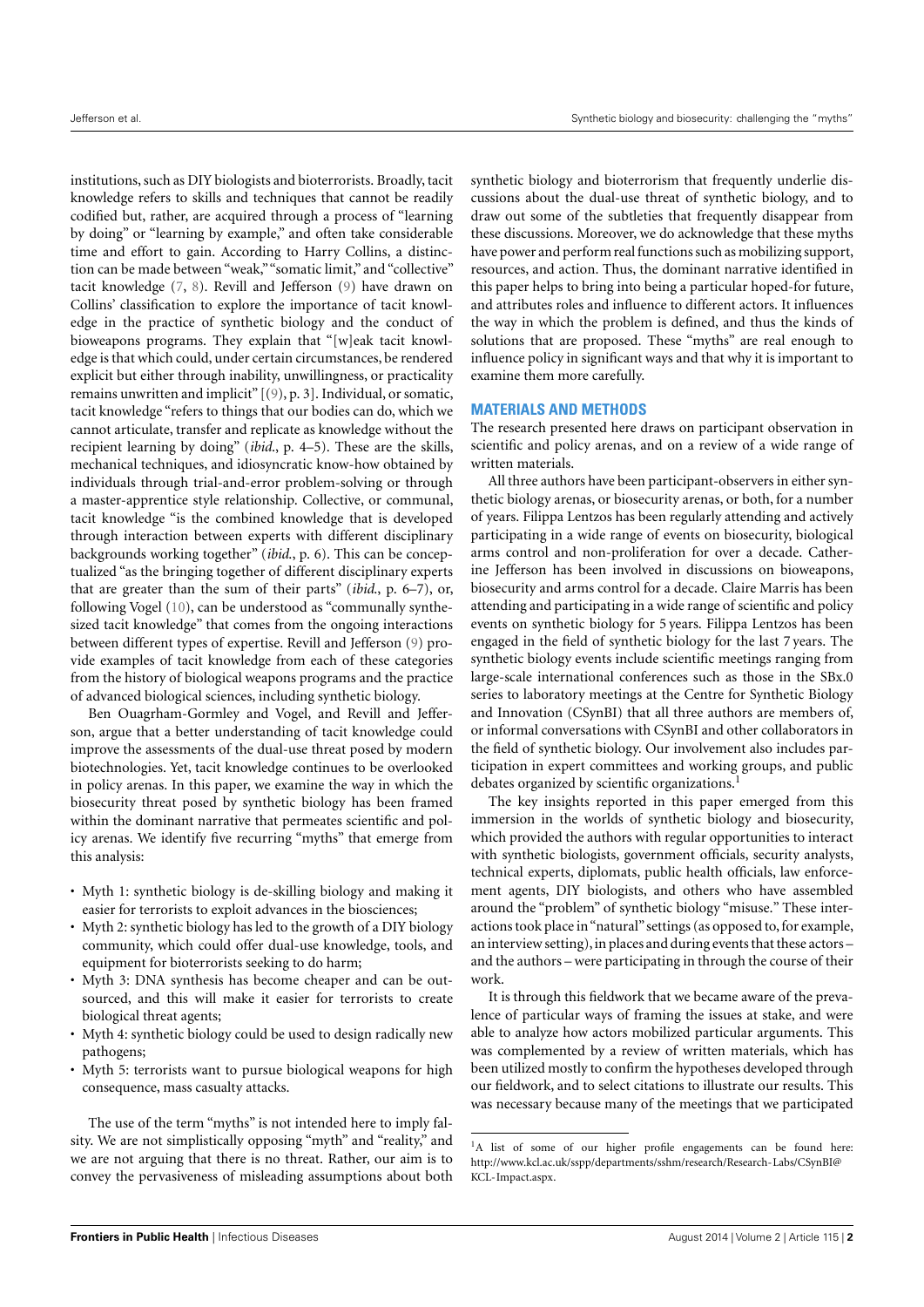in were not public and/or were not recorded, so it is not technically possible to provide verbatim quotations from those events. Moreover, in most cases, providing such quotations would not be compatible with research ethics. The documents reviewed are mostly from the "gray" literature: reports produced by scientific and biosecurity institutions. But they also include relevant academic articles, websites, blogs, and print media. The key criteria for selection of documents and citations were that they should be produced or written by key institutions or influential individuals in the fields of synthetic biology and/or biosecurity, for example: Drew Endy, Rob Carlson, George Church as leaders in the field of synthetic biology; Jonathan Tucker, Tara O'Toole, and Laurie Garrett as US experts in the field of biosecurity; Markus Schmidt as a key European commentator on "ethical, legal, and social issues" related to synthetic biology; US government officials and politicians; and institutions such as the Biological Weapons Convention (BWC), the European Commission, the US National Academy of Science, the US National Research Council, the US National Advisory Board for Biosecurity (NSABB), the J. Craig Venter Institute (JCVI) and the UK Royal Academy of Engineering. Moreover, the illustrative citations are taken mostly from documents and from (individual or institutional) authors that are themselves routinely cited by actors in discussions about synthetic biology and biosecurity.

Ethnographic data from participant observation and the literature review was complemented by a 1-day workshop convened by the authors at King's College London on 28th February 2014 [\(11\)](#page-12-9). This workshop brought together a group of 23 scientists, policy experts, science journalists, and social scientists (mostly from the UK) with specialist expertise in either synthetic biology or biosecurity (or both). A draft of the present paper was circulated in advance of the workshop and participants were asked to comment on it. The comments received and the discussions that occurred during the workshop provided additional information and confirmation of our hypotheses.

# **RESULTS**

**MYTH 1**

# **Synthetic biology is de-skilling biology and making it easier for terrorists to exploit advances in the biosciences**

Founding leaders in synthetic biology have argued that developments in the field would lead to a situation where biology would not only become "easier to engineer," but that it would become easier for *anyone* to engineer biology. For example, during his early campaigns to garner political and financial support for the field, Drew Endy stressed that synthetic biology would lead to "the probable inability to control the distribution of technologies needed to manipulate biological systems" [\(12\)](#page-12-10). Rob Carlson, in an article published in a biosecurity journal, emphasized that it would lead to the "inevitable" "proliferation of skills" [[\(13\)](#page-13-0), p. 7]. Endy and Carlson both pointed to potential dual-use threats, whereby the powerful technology that they were promoting could be misapplied for harmful purposes. George Church also raised these issues in his "Synthetic Biohazard Non-proliferation Proposal" [\(14\)](#page-13-1). The JCVI funded a report on "Options for Governance" that also focused almost exclusively on such risks [\(15\)](#page-13-2).

The idea that synthetic biology could make it easier for nonspecialists, including those working outside of institutions, to exploit this powerful technology for both benevolent and malevolent purposes, has to a large extent become a hallmark of the field. For example, in an article entitled "Diffusion of synthetic biology: a challenge to biosafety" Markus Schmidt, who was the leader of the first European Commission-funded project on the "Ethical, Legal, and Social Issues" of the field (SYNBIOSAFE) and who has become a prominent commentator on the risks involved, has argued, in a paper that has been cited 52 times in Google Scholar (accessed 10th July 2014), that:

With this"de-skilling"agenda, synthetic biology might finally unleash the full potential of biotechnology and spark a wave of innovation, as more and more people have the necessary skills to engineer biology [[\(16\)](#page-13-3), p. 1].

This portrayal of synthetic biology focuses on the powerful positive impact that could be "unleashed" by "de-skilling," and inevitably leads to concerns that such power could fall into the hands of people with malevolent intentions. As a result, policy experts have routinely expressed concerns that synthetic biology could be used by terrorists to produce biological weapons. For example, political scientists from the Massachusetts Institute of Technology (Gautam Mukunda[2](#page-2-0) and Kenneth Oye), who were both at the time working for the US Synthetic Biology Research Center (Synberc), published an article on synthetic biology and biosecurity in 2009, in which they stated:

Synthetic biology includes, as a principal part of its agenda, a sustained, well-funded assault on the necessity of tacit knowledge in bioengineering and thus on one of the most important current barriers to the production of biological weapons [[\(17\)](#page-13-4), p. 14].

The European Group on Ethics in Science and New Technologies to the European Commission also emphasized this in their 2009 Opinion on synthetic biology:

Ethical issues arise particularly from dangers of using synthetic lethal and virulent pathogens for terrorist attacks, biowar, or maleficent uses ("garage terrorism", "bio-hacking"), particularly if knowledge and skills on how to produce such pathogens are freely available [[\(18\)](#page-13-5), p. 43].

# **Challenges to Myth 1**

These concerns are based on the assumption that synthetic biology already has made it, or shortly will make it, easy *for anybody* to "engineer biology." The underlying vision is one where well-characterized biological "parts" can be easily obtained from open-source online registries and then easily assembled, by people with no specialist training and working outside professional scientific institutions, into genetic "circuits,""devices," and "systems" that will reliably perform desired functions in live organisms [\(1,](#page-12-0) [2\)](#page-12-1). However, this does not even reflect current realities in academic or commercial science laboratories, where researchers are still struggling with every stage of this process [\(19,](#page-13-6) [20\)](#page-13-7).

<span id="page-2-0"></span><sup>2</sup>Gautam Mukunda is now at the Harvard Business School.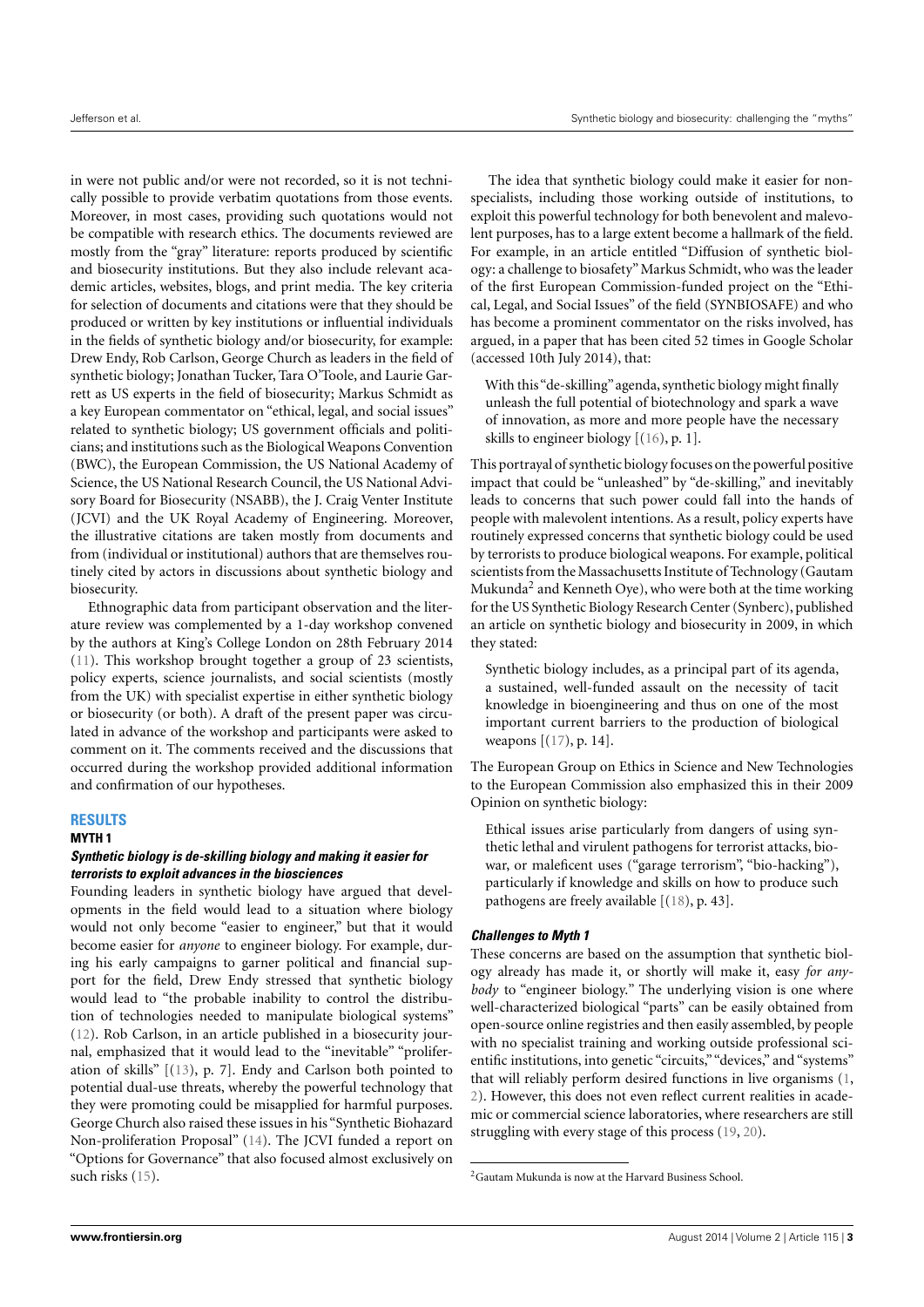Moreover, synthetic biologists who participated in our recent workshop [\(11\)](#page-12-9) argued that although historical experience with other forms of (non-biological) engineering demonstrate that dependence on the craft skills of a small number of highly trained individuals is reduced for some parts of the production process, usually by standardization and mechanization, this does not mean that skills become irrelevant or that all aspects of the work become easier. Specialized expertise, teamwork, large infrastructures, complicated machinery, advanced technology, trouble-shooting, and organizational factors continue to be required when a design and engineering approach develops. Thus, even though the engineering approach of synthetic biology aims to make processes more systematic and more reproducible, this will not make it easier for anybody to engineer biology. Indeed, some aspects of the work may become more complex, and new skills may be required.

A useful analogy to aeronautical engineering was used at the workshop to illustrate this. Planes are built from a large number of well-characterized parts in a systematic way, but this does not mean that any member of the general public can build a plane, make it fly, and use it for commercial transportation. Thus, it is too simplistic to suggest that if synthetic biology becomes an engineering discipline it will necessarily become easier for anybody to engineer biological systems, including dangerous ones. More care needs to be taken in the interpretation of statements about how synthetic biology will lead to "de-skilling" and "make the engineering of biology easier."

Furthermore, the experiences of iGEM teams tend to demonstrate the challenges of successfully performing synthetic biology experiments, and demonstrate the ongoing need for guided instruction and collective expertise. iGEM is the annual International Genetically Engineered Machine competition, which brings together undergraduate students from across a range of disciplines to work collaboratively to design and build biological systems and operate them in living cells. The iGEM competition is linked to the parts-based approach to synthetic biology through its contributions to the Registry of Standard Biological Parts, and provides a proof-of-principle for the synthetic biology agenda [\(21\)](#page-13-8).

iGEM teams typically receive considerable guidance from senior faculty members and, while iGEM is a collaborative exercise, biologically trained students still tend to be the ones who have the central roles in daily laboratory activity. Balmer and Bulpin [\(22\)](#page-13-9) describe the collaborative experiences of one undergraduate iGEM team:

Over the course of the project, as time pressures became more significant, it became natural, when assigning the activities of the day, for them to conduct the procedures in which they had each become experts, as otherwise it would require them teaching someone else. [. . .] As one of them explained:"From the start I had the idea that I would take a main role in modelling but also get some experience in the lab. However, I quickly gave up on lab work after the first few weeks because *the time frame for the project we had was not enough to learn the basics needed for the lab and apply them*." Owing to these contextual, material specificities of the laboratory and modelling work, *the sub-teams were quickly separated by knowledge, time and space* [[\(22\)](#page-13-9), p. 14, emphasis added].

Cockerton [\(23\)](#page-13-10) reported similar findings from her ethnography of two iGEM teams:

both teams found that many protocols were not streamlined as descriptions of synthetic biology often present. There was a great deal of tedious work, which involved small volumes of clear liquid and lots of waiting time. Many cycles of failed experiments had to be repeated (p. 306).

# $[...]$

the reality of everyday design-experiment-fail-redesign (and so on. . .) cycles serves as a sobering reminder that the foundations of synthetic biology were not then (when I was in the field in 2009), and are not yet (2011), stable. Many experiments don't work out as planned because many BioBricks from the Registry don't function reliably. Presently, engineering that is accomplished with BioBricks in one lab and described in a standard fashion, certainly does not guarantee that the same result is reproducible in another lab (p. 307–308).

These in-depth analyses of synthetic biology in action illustrate the importance of collective expertise in synthetic biology research and the challenge posed by tacit knowledge, especially for wet lab work. Members of iGEM teams have or acquire distinct specialist sets of knowledge and skills, which are then applied to the collective project. Training by experienced professional researchers, and specialist skill sets acquired through trial and error, are still highly relevant to the success of synthetic biology projects.

The challenge of acquiring the specialist skill sets to perform laboratory work is also demonstrated by the experiences of some members of the DIY biology (DIYbio) community. [DIYbio.org](http://DIYbio.org) describes itself as "an organization dedicated to making biology an accessible pursuit for citizen scientists, amateur biologists, and biological engineers who value openness and safety"[3](#page-3-0). The organization comprises over 2000 members globally, although the actual number of members regularly conducting biological experimentation is much smaller. Some DIY biologists work in home laboratories assembled from everyday household tools and second-hand laboratory equipment purchased online. However, the majority conduct their experiments in community labs or "hackerspaces" [\(24\)](#page-13-11).

DIY biologists typically comprise a wide range of participants of varying levels of expertise, ranging from complete novices with no prior background in biology, to trained scientists who conduct DIY experiments in their own time. The experiences of amateur DIY biologists demonstrate how a lack of indoctrination in the practices of biology can present significant challenges. As Revill and Jefferson [\(9\)](#page-12-7) note:

For example, the London Biohacker group [. . .] have noted the challenge of overcoming "pipetting errors" when trying to optimise techniques for DNA extraction and PCR process. MadLab, a bio group based at the Manchester Digital Laboratory, experienced similar difficulties during their "PCR

<span id="page-3-0"></span><sup>3</sup>[http://diybio.org/about-2/,](http://diybio.org/about-2/) accessed 14/07/2014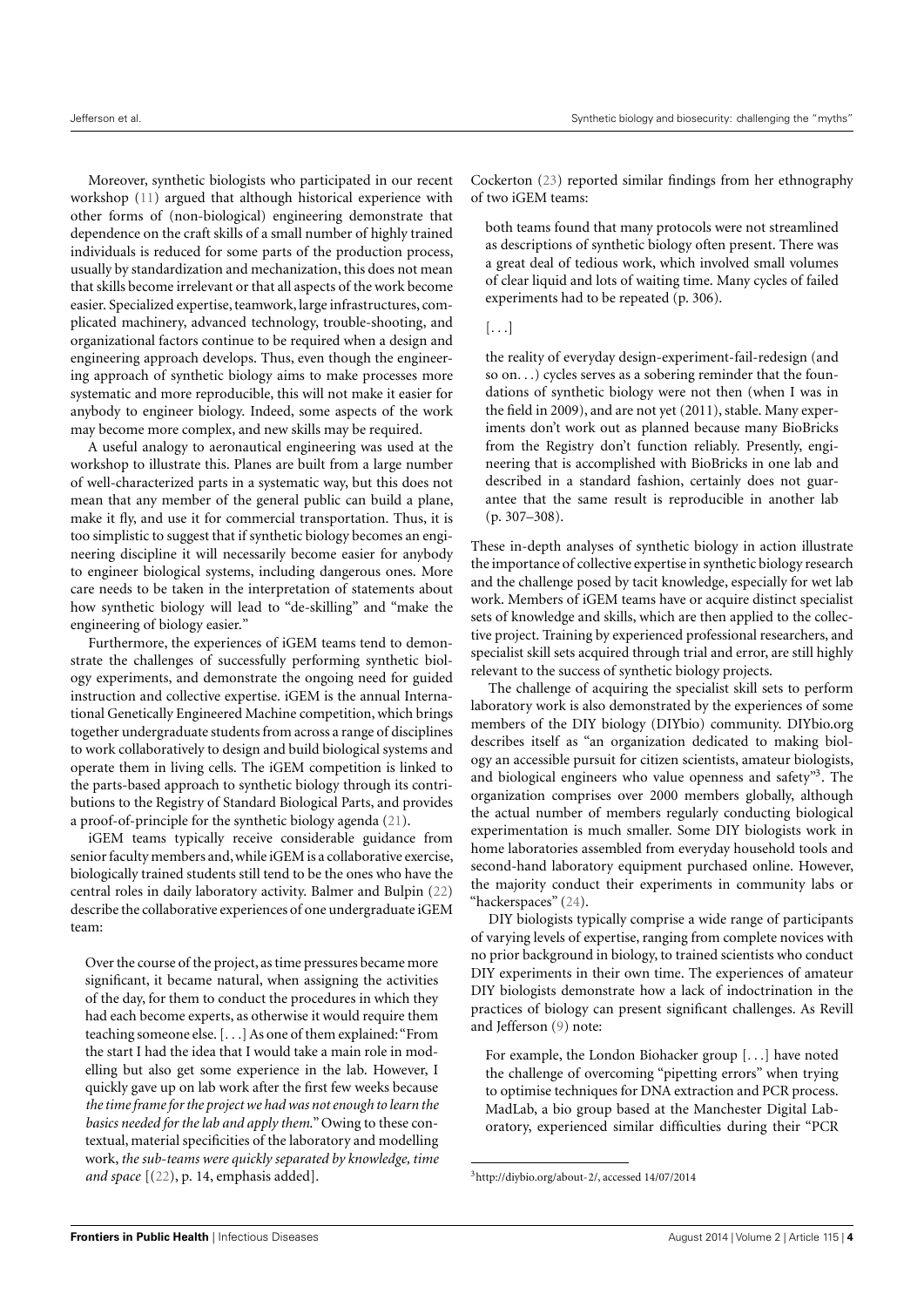challenge," in which they pitched their home-made Arduinobased PCR machine against the open-source OpenPCR kit and the commercial PCR at Manchester Metropolitan University: . . ."the hardest part of the process was getting our samples into the gel using a micropipette. It turns out there is a bit of an art to pipetting . . . The more experienced pipettors claimed that it took them weeks to get the proper technique." (p. 6)

Scientists typically build up these skills over the course of their training, but they present notable challenges for amateurs. Thus, while representations of Myth 1 imply that the material, informational aspects of synthetic biology will make it easier for anybody to exploit this technology to do harm, further examination of the social dimensions of scientific practice reveal the continued significance of local, specialized knowledge, and the importance of enculturation in laboratory practices.

At the workshop recently convened by the authors, an interesting tension was revealed. On the one hand, if tacit knowledge remains important in synthetic biology, then this implies that it will not be easily accessible to outsiders and this reduces concerns about the dual-use threat. On the other hand, if synthetic biology is an engineering discipline *and if*, as stated by Mukunda et al. in the citation above, this represents "an assault on the necessity of tacit knowledge" [\(17\)](#page-13-4), then this implies that it will become more accessible to outsiders and this increases the dual-use threat. Thus, biosecurity concerns are heightened when more extreme depictions of synthetic biology's ability to engineer biology are emphasized. We characterize this as the "synthetic biology/engineering conundrum" [\(11\)](#page-12-9).

#### **MYTH 2**

# **Synthetic biology has led to the growth of a DIY biology community, which could offer dual-use knowledge, tools, and equipment for bioterrorists seeking to do harm**

Developments in synthetic biology are seen to be closely associated with the growth of the DIYbio community, and concerns are expressed that this could offer knowledge, tools, and equipment to bioterrorists seeking to do harm. This was a key thrust in Carlson's 2003 article, which started with the phrase: "The advent of the home molecular laboratory is not far off." Schmidt also stressed this notion in his 2008 article, saying, for example: "[Imagine] a world where practically anybody with an average IQ would have the ability to create novel organisms in their home garage" [[\(16\)](#page-13-3), p. 2]. This anticipated rise of a form of biology that could be performed by amateurs in their home garage or kitchen [\(25\)](#page-13-12), sometimes referred to as "biohacking," was understandably picked up by biosecurity experts. Jonathan Tucker, a well-recognized expert on chemical and biological weapons, wrote several articles on this topic, and in the most widely cited of these (cited 96 times according to Google Scholar, accessed 07/07/2014), he said:

The reagents and tools used in synthetic biology will eventually be converted into commercial kits, making it easier for biohackers to acquire them. Moreover, as synthetic biology training becomes increasingly available to students at the college and possibly high-school levels, a "hacker culture"

may emerge, increasing the risk of reckless or malevolent experimentation [[\(26\)](#page-13-13), p. 42].

Such concerns became prevalent at the NSABB, an organization established in 2005 to provide advice to the US government on biosecurity issues:

As synthetic biology techniques become easier and less expensive and the applications become more widely relevant, the range of practitioners expands to include scientists from a variety of disciplines; students at all levels, including high school; and amateur scientists and hobbyists who may lack any formal affiliations with universities or research institutions. The diversity of practitioners will also include individuals of different ages and varied social and educational backgrounds who may not have been sensitized to the ethical social and legal norms of the traditional life science research communities  $[(27), p. 11]$  $[(27), p. 11]$  $[(27), p. 11]$ .

By 2014, this idea had become so widely accepted among experts in the field of Chemical, Biological, Radiological, and Nuclear (CBRN) weapons that an article entitled "DIY Bioterrorism Part II: the proliferation of bioterrorism through synthetic biology" was posted on the [CBRNePortal.com.](http://CBRNePortal.com) This article stated that:

The threat may be changing with the continued advancement of synthetic biology applications. Coupled with the ease of information sharing and a rapidly growing do-ityourself-biology (DIYbio) movement, the chances of not only more attacks but potentially more deadly ones will inevitably increase [\(28\)](#page-13-15).

#### **Challenges to Myth 2**

The link between synthetic biology and DIYbio, and the level of sophistication of the experiments typically being performed in DIYbio community labs, is overstated [\(24,](#page-13-11) [29\)](#page-13-16). Members of DIYbio communities who are involved in more sophisticated experiments tend to be trained biologists, not amateurs and, as noted in the previous section, the experiences of amateur members of the DIYbio community demonstrate the challenges posed by tacit knowledge to successfully conduct even rudimentary biological experiments.

Furthermore, members of the DIYbio community tend to be proactive in addressing and engaging with safety and security concerns and many community labs have strict rules about access [\(24\)](#page-13-11). For example, BioCurious, a community lab in silicon Valley, requires all members working in the wet lab to undertake a safety orientation, regardless of formal education or previous laboratory experience. BioCurious also has a safety committee that reviews requests to work with organisms not already on an approved list, and can approve, modify, or reject experimental design[4](#page-4-0) .

[DIYbio.org](http://DIYbio.org) has also been active in promoting responsibility within the community. For example, in partnership with the Synthetic Biology Project at the Wilson Center, [DIYbio.org](http://DIYbio.org) has developed a Draft Code of Ethics that includes a focus on transparency, safety, and peaceful purpose<sup>[5](#page-4-1)</sup>. In January 2013,

<span id="page-4-0"></span><sup>4</sup>[http://biocurious.org/faq/,](http://biocurious.org/faq/) accessed 14/07/2014

<span id="page-4-1"></span><sup>5</sup>[http://diybio.org/codes,](http://diybio.org/codes) accessed 14/07/2014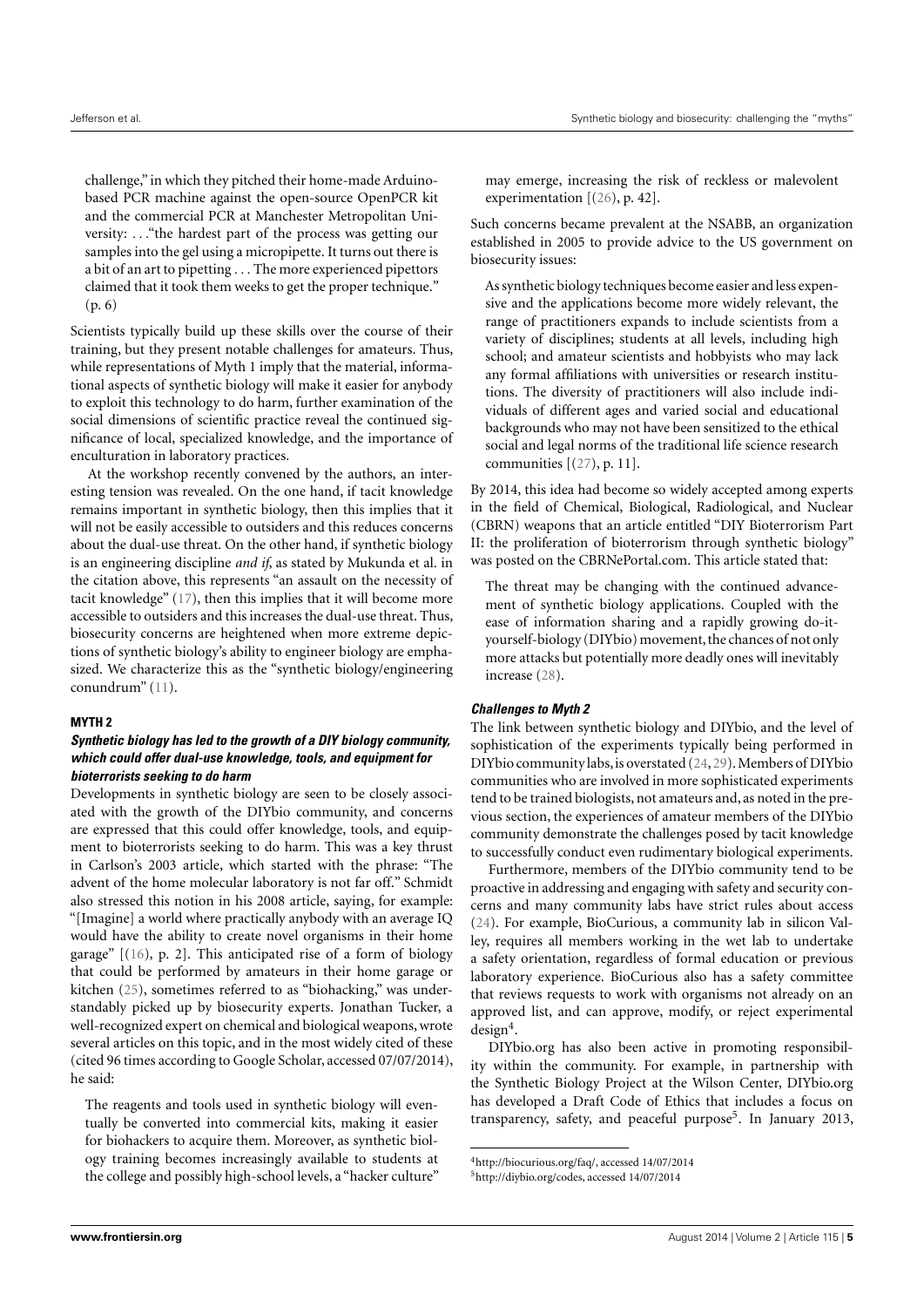[DIYbio.org a](http://DIYbio.org)lso launched an "Ask a Biosafety O[ffi](#page-5-0)cer" web portal<sup>6</sup> in which anyone with a question can submit their query to a panel of volunteer biosafety experts. DIYbio Europe has established a set of Community Lab Safety Guidelines, with an emphasis on communication, openness, lab organization, and user and environmental saf[ety](#page-13-17) (30). The US Federal Bureau of Investigation (FBI) weapons of mass destruction outreach program has also launched a series of efforts to promote outreach and oversight of the DIYbio c[om](#page-13-18)munity (31).

### **MYTH 3**

# **DNA synthesis has become cheaper and can be out-sourced, and this will make it easier for terrorists to create biological threat agents**

DNA synthesis is one of the key enabling technologies of synthetic biology. There are now a number of commercial companies that provide DNA synthesis services, so the process can be outsourced: a client can order a DNA sequence online and receive the synthesized DNA material by post within days or weeks. The price charged by these companies has greatly reduced over the last 20 years, and is now around 0.3 US\$ per base pair, which puts it within reach of a broad range of actors. This has led to routine statements suggesting that it is now cheap and easy to obtain a synthesized version of any desired DNA sequence. This popularized image of DNA synthesis is well represented by the Wikipedia entry (accessed 02/07/2014) for "artificial gene synthesis," which states that:"it is possible to make a completely synthetic double-stranded DNA molecule with no apparent limits on either nucleotide sequence or size."

Rob Carlson first published his now famous "Carlson curves," illustrating the increasing productivity and reducing cost of DNA synthesis, in an article in the journal *Biosecurity and Bioterrorism*, which focused on how to combat the "potential for mischief or mistake" associated with advances in biological technologies [\(13\)](#page-13-0). This illustrates how synthetic biology was, early on, promoted alongside discussions of a related biosecurity threat.

The key concern raised has been that bioterrorists could create dangerous viruses or other pathogens "from scratch," meaning without access to the biological material from nature, from a strain repository, or from a laboratory. Instead, they would start with DNA or RNA genomic sequences for pathogenic viruses and bacterial pathogens that are increasingly freely available online. Such fears were heightened in 2002 by an experiment in which poliovirus was synthesized without the use of any natural virus or viral components [\(32\)](#page-13-19). The research team, led by Eckard Wimmer, obtained published poliovirus RNA genome sequence information and converted this into DNA sequence data, which they then ordered from a commercial DNA synthesis company and assembled into a viral genome. The DNA was converted back into RNA and the RNA was used to produce a functional virus. Publication of this research in a scientific journal article immediately raised concerns that terrorists could use it as a recipe to synthesize dangerous viruses without needing access to biological material. These fears were further fueled when a journalist from *The Guardian* reported that he had been able to order online a synthesized DNA fragment from the smallpox virus genome and have it delivered to a residential address. According to this journalist, this showed "the ease with which terrorist organizations could obtain the basic ingredients of biological weapons" [\(33\)](#page-13-20).

As Garfinkel et al. [[\(15\)](#page-13-2), pp. 5–6) point out, although these experiments built upon previous work on DNA synthesis, "Wimmer's work demonstrated for the first time in a post-September 11 world the feasibility of synthesizing a complete microorganism, in this case, a human pathogen – using only published DNA sequence information and mail-ordered raw materials." Such concerns were further crystallized when, the following year, researchers at the JCVI similarly synthesized the bacteriophage phiX174 (a virus that infects bacteria) [\(34\)](#page-13-21), and when researchers at the US Centers for Disease Control and Prevention "reconstructed" the Spanish flu virus [\(35\)](#page-13-22), thought to have killed around 50 million people during the 1918 pandemic [\(36\)](#page-13-23). This demonstrated that even viruses that could not otherwise be easily obtained in nature or from laboratory collections could be recreated (by well-resourced university researchers).

Together, the reconstruction of poliovirus and Spanish influenza virus have come to epitomize the threat narrative that DNA synthesis has become faster and cheaper, and that this will make it easier for terrorists to create biological threat agents. This is illustrated by statements from biosecurity experts such as Jonathan Tucker and Raymond Zilinskas<sup>[7](#page-5-1)</sup>:

One potential misuse of synthetic biology would be to recreate known pathogens (such as the Ebola virus) in the laboratory as a means of circumventing the legal and physical controls on access to "select agents" that pose a bioterrorism risk. Indeed, the feasibility of assembling an entire, infectious viral genome from a set of synthetic oligonucleotides has already been demonstrated for poliovirus and the Spanish influenza virus [[\(26\)](#page-13-13), p. 37].

Another article published in 2007 by Stephen Maurer and Laurie Zoloth stated that<sup>[8](#page-5-2)</sup>:

Synthetic biologists have already shown how terrorists could obtain life forms that now exist only in carefully guarded facilities, such as polio and 1918 influenza samples [[\(37\)](#page-13-24), p. 16].

In an early article highlighting this concern, security analysts from the Johns Hopkins Center for Civilian Biodefense Strategies wrote:

An editorial in a prestigious scientific journal reporting on the successful decoding and manipulation of the genetic sequence of the influenza A virus noted that "one can only

<span id="page-5-0"></span><sup>6</sup>[http://ask.diybio.org,](http://ask.diybio.org) accessed 14/07/2014

<span id="page-5-1"></span><sup>7</sup> Jonathan B. Tucker was at this time a senior fellow at the Center for Nonproliferation Studies (CNS) of the Monterey Institute of International Studies, where he specialized in biological and chemical weapons issues. Raymond Zilinskas was and still is the director of the Chemical and Biological Weapons Nonproliferation Program at CNS.

<span id="page-5-2"></span><sup>8</sup> Stephen Maurer was then and still is at the University of California-Berkeley's Goldman School of Public Policy and Director of the Goldman School Project on Information Technology and Homeland Security. Laurie Zoloth was and still is Professor of Bioethics at Northwestern University.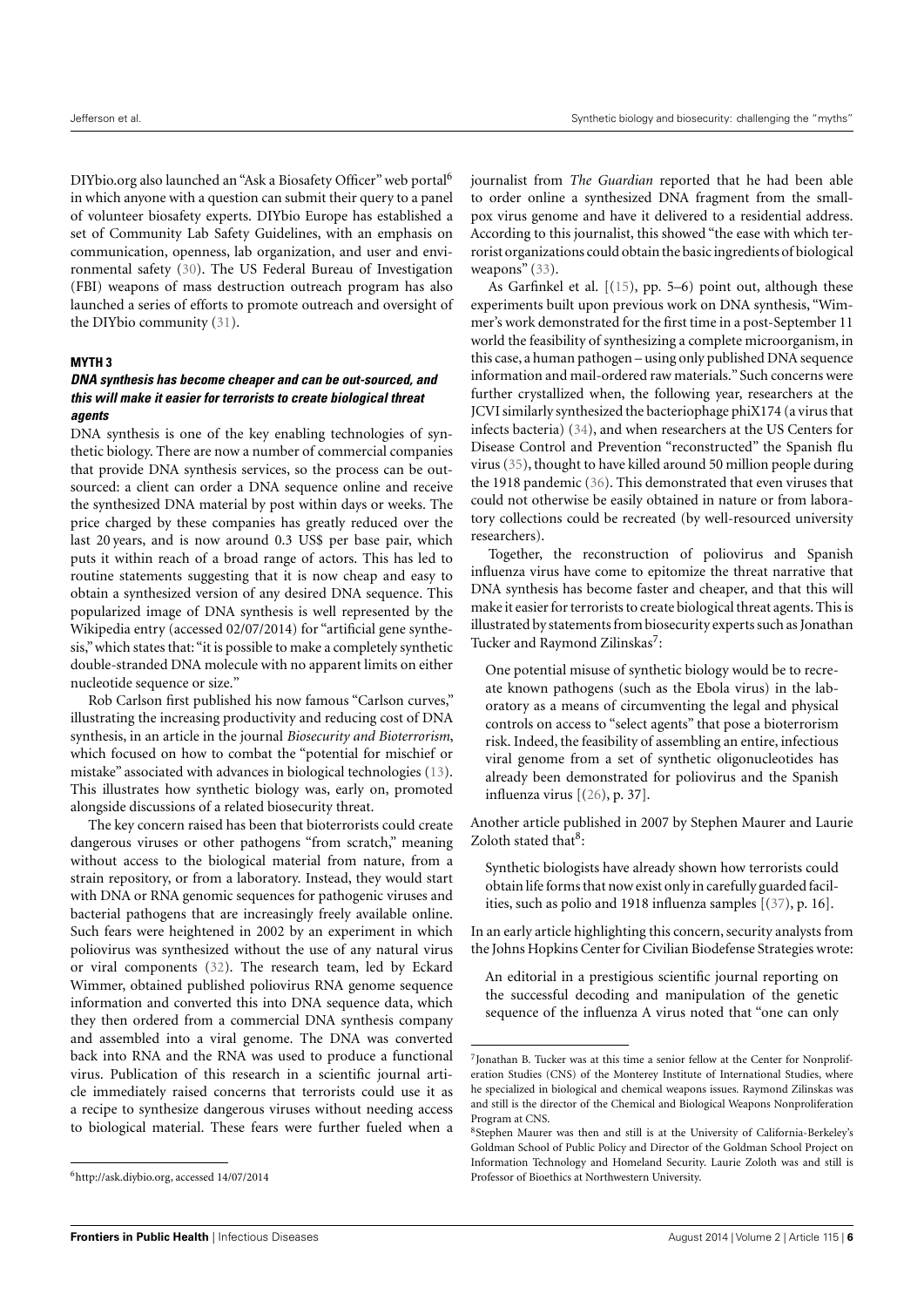speculate as to how quickly our knowledge. . ..will progress, now that every nucleotide of the viral genome can be mutated and engineered back into the genome, in nearly endless combinations with other mutations." [. . .] Using such technologies, which have been utilized to investigate Ebola, pandemic flu, influenza, hanta viruses, lassa, rabies, and Marburg viruses,there is no need for a bioweaponeer to isolate the virus from an infected patient, acquire it from a germ bank, or culture it from nature. All the required starting materials, such as cell lines and DNA synthesizers, are widely available and used for many beneficent purposes. And the sequences for a growing variety of viruses that infect humans, animals and plants, including Ebola, pandemic influenza, and smallpox, are published in the open literature [[\(38\)](#page-13-25), p. 30].

Tara O'Toole, Director of the Johns Hopkins Center for Civilian Biodefense Strategies and co-author of the article, was also the principal author of "Operation Dark Winter" (in 2001-2002) and "Atlantic Storm" (2005), the disaster response exercises that simulated covert outbreaks of smallpox in the United States. She went on to become Under Secretary of the Science and Technology Directorate of the Department of Homeland Security and, on the 10-year anniversary of the "anthrax letters," reiterated her Johns Hopkins group's earlier concerns with synthetic biology in testimony to the Senate Committee on Homeland Security and Governmental Affairs:

More than a decade ago, the Defense Science Board affirmed that, "there are no technical barriers to a large-scale bioattack." We are living in the midst of a biotechnology revolution where the knowledge and tools needed to acquire and disseminate a biological weapon are increasingly accessible. It is possible today to manipulate pathogens' characteristics (e.g., virulence, antibiotic resistance), and even to synthesize viruses from scratch. These procedures will inexorably become simpler and more available across the globe as technology continues to mature [\(39\)](#page-13-26).

Concerns about terrorist use of DNA synthesis to create biological weapons spread internationally, and synthetic biology has become a regular feature of the science and technology reviews of the international treaty banning biological weapons: the BWC. In one of these reviews for BWC members, the Chinese delegation noted that:

With the spread of synthetic biology, some small scale research groups and even some individuals are now able to make the deadly Ebola and smallpox viruses and even some viruses against which all drugs are ineffective, thus making it much harder to counter bioterrorism. Furthermore, it has become much easier to obtain sensitive information. Using publicly available DNA sequences, terrorists can quickly synthesize pathogenic microbes that had previously been eradicated. [[\(40\)](#page-13-27), p. 4].

During a 2012 Meeting of Experts of the BWC, the US delegation noted that:

These technologies [enabling technologies, including highthroughput systems for sequencing, synthesizing and analyzing DNA; bioinformatics and computational tools; and systems biology] could potentially be used for purposes contrary to the Convention, including making pathogens or toxins easier and less expensive to manufacture *de novo*, and further into the future, enabling development of biological weapons agents designed to evade countermeasures or target certain human populations [[\(41\)](#page-13-28), p. 1-2].

Similar concerns have also been highlighted by individual bioweapons experts. Recent examples include Laurie Garrett's<sup>[9](#page-6-0)</sup> article in the November/December 2013 issue of Foreign Affairs [\(42\)](#page-13-29), which was widely disseminated and became the subject of a "Foreign Affairs Focus" video interview with the author published online on 15th January 2014 $^{10}$  $^{10}$  $^{10}$ . In this article Garrett asserts that:

All the key barriers to the artificial synthesis of viruses and bacteria have been overcome, at least on a proof-of-principle basis [\(42\)](#page-13-29).

Another example is the article written by Adam Bernier and Patrick Rose for the CBRNePortal, which states:

Non-state actors who wish to employ biological agents for ill intent are sure to be aware of how tangible bio-weapons are becoming as applications of synthetic biology become more affordable and the probability of success increases with each scientific breakthrough [\(28\)](#page-13-15).

Synthetic biologists have not sought to deny these risks, and have led several initiatives to consider how these potential biosecurity risks could best be addressed. These initiatives re-enforced the association between synthetic biology, DNA synthesis, and biosecurity threats. For example in his "Synthetic Biohazard Non-proliferation Proposal," George Church stated:

While the likelihood of misuse of oligos to gain access to nearly extinct human viruses (e.g. polio) or novel pathogens (like IL-4-poxvirus) is small, the consequences loom larger than chemical and nuclear weapons, since biohazards are inexpensive, can spread rapidly world-wide and evolve on their own [\(14\)](#page-13-1).

Similarly, the JCVI report mentioned above concluded that:

today, any synthesis of viruses, even very small or relatively simple viruses, remains relatively difficult. In the near future, however, the risk of nefarious use will rise because of the increasing speed and capability of the technology and its widening accessibility. [...] Ten years from now, it may be easier to synthesize almost any pathogenic virus than to obtain it through other means  $[(15), p. 12–13]$  $[(15), p. 12–13]$  $[(15), p. 12–13]$ .

And a group of synthetic biologists (including Drew Endy and George Church) published, together with leading DNA synthesis companies and four FBI staff, a commentary in *Nature Biotechnology* on "DNA synthesis and biological security," which stated that:

<span id="page-6-0"></span><sup>9</sup>Laurie Garrett is a science writer with a special interest in emerging infectious diseases, global health and biosecurity. She works at the Council on Foreign Relations Council, a think-tank that publishes the journal *Foreign Affairs*.

<span id="page-6-1"></span><sup>10</sup>[http://www.foreignaffairs.com/discussions/audio-video/foreign-affairs-focus](http://www.foreignaffairs.com/discussions/audio-video/foreign-affairs-focus-laurie-garrett-on-synthetic-biology)[laurie-garrett-on-synthetic-biology](http://www.foreignaffairs.com/discussions/audio-video/foreign-affairs-focus-laurie-garrett-on-synthetic-biology)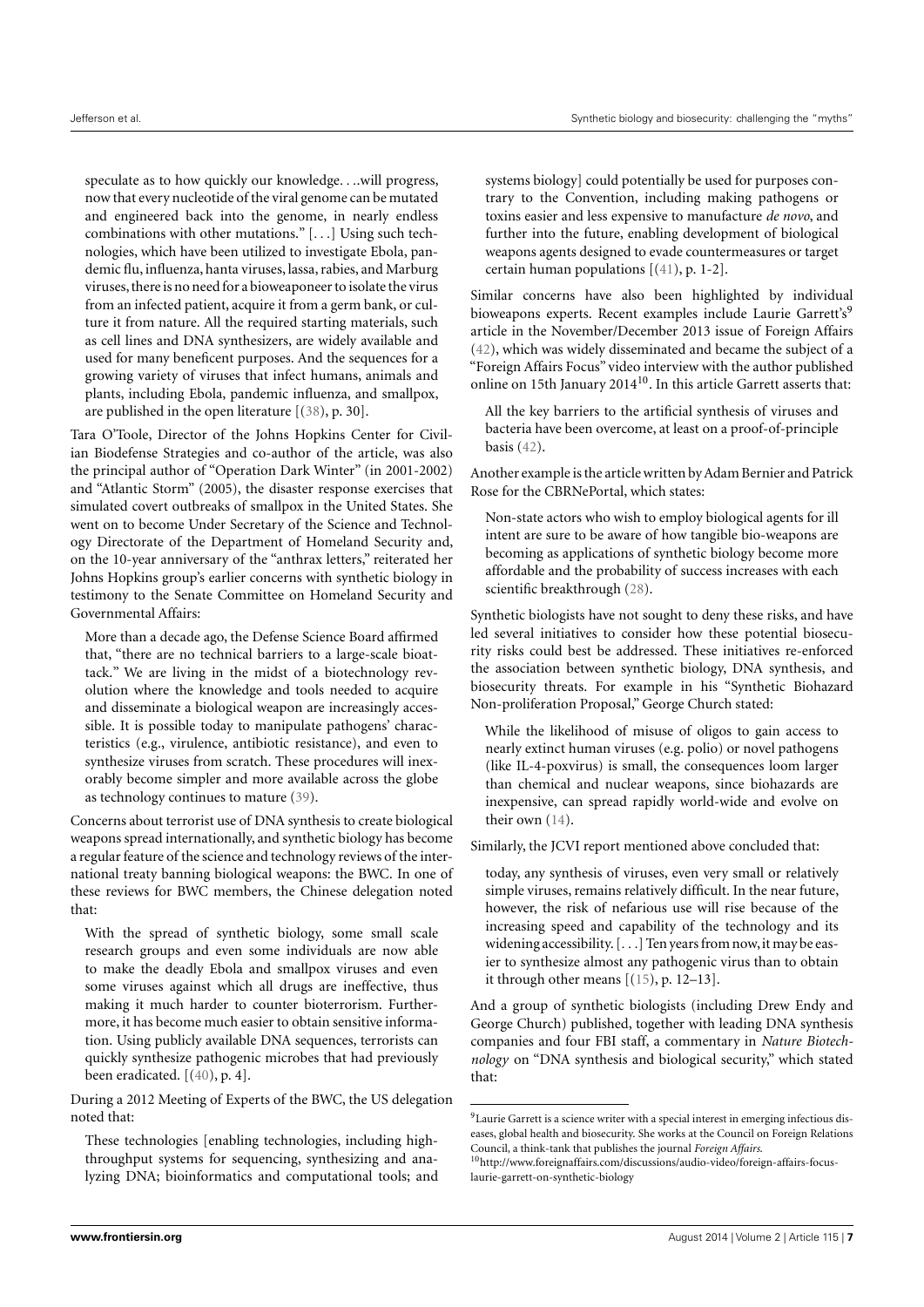Like any powerful technology, DNA synthesis has the potential to be purposefully misapplied. Misuse of DNA-synthesis technology could give rise to both known and unforeseeable threats to our biological safety and security [[\(43\)](#page-13-30), p. 627].

#### **Challenges to Myth 3**

When speaking about DNA synthesis, it is useful to distinguish between (a) the synthesis of oligonucleotides, commonly referred to as "oligos," which are typically less than 100 nucleotides in length; (b) "gene synthesis," a term used to refer to the *de novo* synthesis of "gene-length" DNA sequences, typically 200–3,000 base pairs (bp); and (c) the assembly of *de novo* synthesized gene-length fragments into genetic circuits and whole genomes.

There are a number of ways in which DNA synthesis could be used to create a synthetic viral genome [[\(44\)](#page-13-31), p. 134]. An entire viral genome could be ordered online from a commercial gene synthesis company. Short, single stranded oligonucleotides could also be ordered from different gene synthesis companies and "stitched" together to create a complete viral genome. Alternatively, oligonucleotides could be synthesized using a purchased or custom-built DNA synthesizer, and these fragments could then be assembled into a complete viral genome. Several challenges should be taken into account when assessing the potential for this technology to be misused.

Ordering short oligos and then assembling them into a genome was the method used in the polio and Spanish flu experiments, but this required specialist expertise, experience, and equipment, which were all available in the academic laboratories involved but would not be easily accessible to an amateur working from home. Obtaining the oligos (as was done by *The Guardian* journalist for the smallpox virus) is only the first step in a complicated process. This is the first challenge to Myth 3.

The second challenge to Myth 3 is that, contrary to what is stated in Wikipedia, and what is often implied in the policy discourse described above, even specialized DNA synthesis companies cannot easily synthesize *de novo* any desired DNA sequence. Several commercial companies provide routine gene synthesis services for sequences under 3,000 bp, but length is a crucial factor, the process is error prone, and some sequences are recalcitrant to chemical synthesis (those that are"complex,"have high GC content, or result in the expression of particular proteins when cloned). Thus, in a recent review of large-scale *de novo* DNA synthesis, Kosuri and Church conclude that:

Today, reconstructions of complete viral and bacterial genomes are testaments of how far our synthetic capabilities have come. Despite the improvements, our ability to read DNA is better than our ability to write it [[\(45\)](#page-13-32), p. 499].

The polio and phi174 viruses both have relatively small genomes, but these are still 7,400 and 5,400 bp, respectively. Thus, several *de novo* synthesized DNA fragments would have to be assembled in order to produce a full genome and (even if this was not already regulated by voluntary guidelines adopted by DNA synthesis companies) it would not be possible to simply order the full-length genome sequence of a small virus online.

The third challenge is that for sequences longer than 5–10 kb, *assembly* of DNA fragments becomes the crucial step, not *de novo* DNA synthesis. This was the major technological feat in the work conducted at the JCVI that produced the "synthetic" bacterial genome, and the "Gibson Assembly method" developed for that project is now widely used. The description of that work, however, demonstrates how the assembly of smaller fragments into larger ones and eventually into a functioning genome required substantial levels of expertise and resources, including those needed to conduct trouble-shooting experiments to identify and correct errors when assembled DNA constructs did not perform as expected [\(46\)](#page-13-33).

The fourth challenge to Myth 3 relates to cost. The price of gene synthesis has declined greatly over the last 20 years, and the policy discourse that underlies biosecurity fears often implies that it will naturally become even cheaper over time, and thus widely affordable. The decline in price has, however, more or less stagnated around 0.3 US\$ per base pair since 2008; and Carlson [\(47\)](#page-13-34), Kosuri and Church [\(45\)](#page-13-32), and Shetty [\(48\)](#page-13-35) each discuss reasons why investment in this area may not be sufficient or well directed enough to generate further significant advances.

The fifth and fundamental challenge to Myth 3 is that constructing a genome size DNA fragment is not the same as creating a functional genome. In particular, ensuring the desired expression of viral proteins is a complex challenge, which has been well documented in Vogel's [\(5\)](#page-12-3) account of the 2002 poliovirus synthesis experiment. Drawing on interviews with the researchers involved in the experiment, Vogel found that making HeLa cell-free extracts was a crucial step in translating the synthetic genome into infectious virus particles; and it was also one of the most difficult parts of the experiment. Successful preparation of the HeLa cell-free extracts depended on craft-like techniques that require specialized and localized know-how. Yet, as Vogel notes, despite the difficulties encountered in this step of the process, published protocols of the experiment give no indication of this contingency:

As this case study illustrates, successful replication of the published 2002 poliovirus experiment hinges not only on the availability of the genetic sequence of the virus, commercial pieces of DNA, or the posting of the publication on the internet but also on the ability to master the mundane yet idiosyncratic biological techniques and adhere to specific laboratory disciplines [[\(5\)](#page-12-3), p. 86].

Published accounts of science imply that experiments are readily replicable and transferrable from one lab to the next, but Vogel's analysis demonstrates the significance of tacit knowledge in scientific practice and how this would limit the "proliferation" of skills anticipated in the dominant narrative on synthetic biology. Recognizing the importance of such tacit knowledge would enable more refined analyses of the potential biosecurity threat posed by advances in DNA synthesis technologies.

Additional challenges to Myth 3 include the fact that while DNA or RNA sequence data are available for many pathogenic viruses, genomes published in publicly available databases can contain errors or may be derived from attenuated laboratory strains [\(49\)](#page-13-36). Producing viral particles in a laboratory is, moreover, not the same as creating and deploying an effective biological weapon. Challenges to the processes of scaling up, storage, and developing a suitable dissemination method are discussed under Myth 5.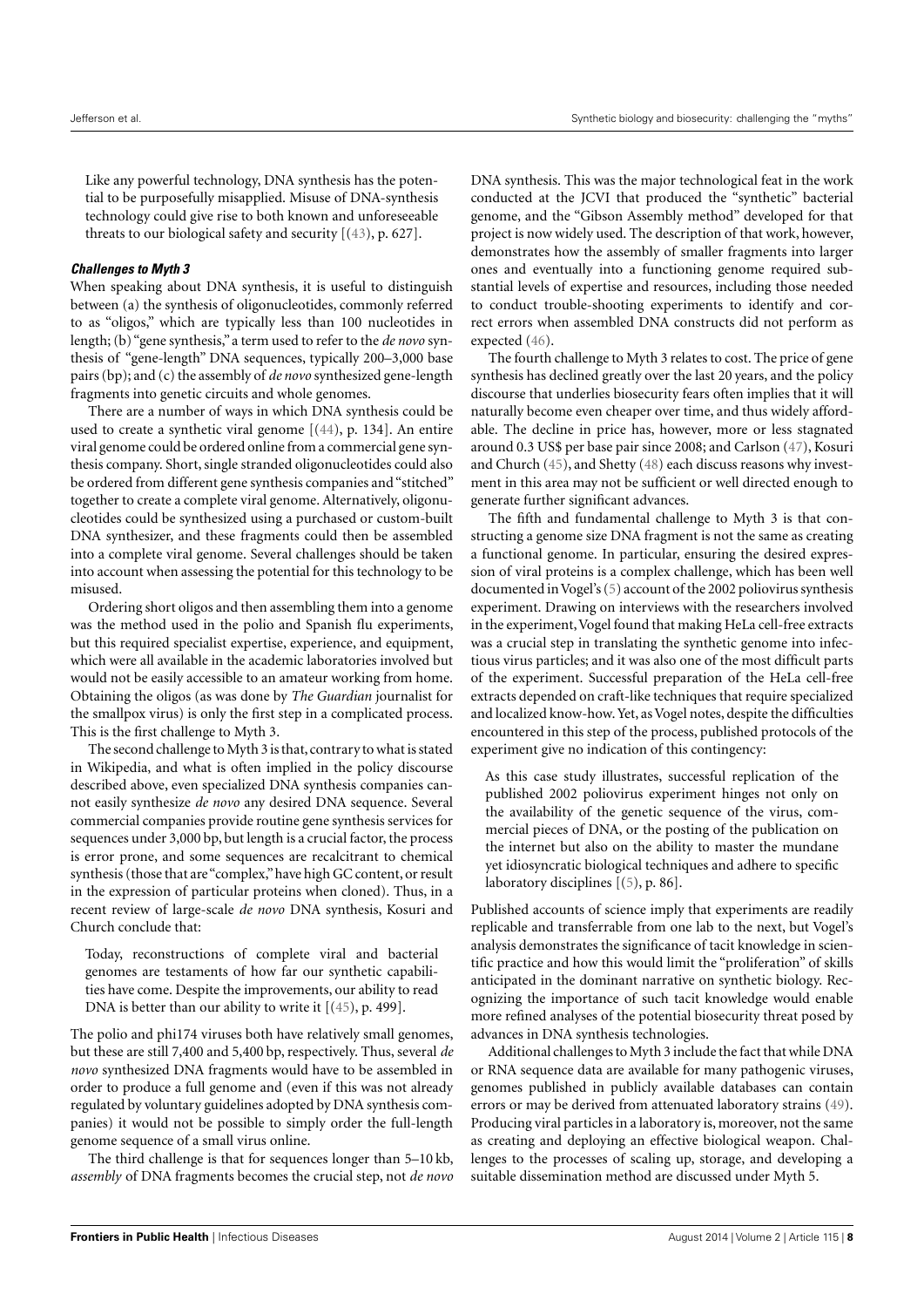# **MYTH 4**

# **Synthetic biology could be used to design radically new pathogens**

In addition to recreating dangerous viruses, concerns have also been expressed that synthetic biology could be used to enhance the virulence or increase the transmissibility of known pathogens in order to create novel threat agents.

The 2001 mousepox experiment is the most widely cited examples of the dual-use potential of life science research and has come to epitomize the potential to create more virulent viruses. In this experiment, researchers inserted the gene for interleukin-4 into the mousepox virus [\(50\)](#page-13-37). They aimed to produce an altered virus that would induce infertility in mice and serve as an infectious contraceptive for pest control. However, the altered virus was found to be lethal to mice. Moreover, and most surprisingly, it was lethal to mice that were naturally resistant to mousepox as well as to mice that had been recently immunized against ordinary mousepox. The publication of these findings led to concerns that they could provide instructions to terrorists to produce novel biological weapons.

An early, formative report that shaped concerns about radically new pathogens was *Biotechnology Research in an Age of Terrorism* from the US National Research Council. It noted:

The effects of naturally occurring pathogens are limited by the evolutionary advantage gained by not eliminating their hosts. Among the many implications of the anticipated progress in biotechnology is the presumption that it may be feasible to create novel biological agents that are far more predictable and dangerous than any of the naturally occurring pathogens that have been developed as biological weapons in the past. It may be difficult to engineer a more successful pathogen than those already present in nature that have been perfected by evolution for their niche in life. However, application of the new genetic technologies makes the creation of "designer diseases" and pathogens with increased military utility more likely [[\(51\)](#page-13-38), p. 25].

These concerns have been echoed in a number of other high profile reports. For example, the very first European Commission report dedicated to synthetic biology, published in 2007, stated that:

The possibility of designing a new virus or bacterium "*à la carte*" could be used by bioterrorists to create new resistant pathogenic strains or organisms, perhaps even engineered to attack genetically specific sub-populations [[\(52\)](#page-13-39), p. 18].

A 2012 report from United Nations Interregional Crime and Justice Research Institute (UNICRI) raised similar concerns:

Experts felt that as an enabling tool, synthetic biology [. . .] would in the long term likely facilitate the work of those attempting to acquire and use biological weapons. More dangerous and controllable pathogens could be engineered that lead to novel possibilities in designing bioweapons. Advances in modeling could enable improvements in weapons design. Metabolic engineering might confer new qualities and attributes upon agents and offer options for new types of weapons. [. . .] This could have the negative effect of making bioweapons cheaper and easier to acquire, making their use eventually more likely; more reliable and controllable,

making them more desirable; and more effective, increasing their potential impact  $[(53), p. 34]$  $[(53), p. 34]$  $[(53), p. 34]$ .

These concerns are also evident in the statements made by the Chinese and US delegations in the BWC reports identified under Myth 3.

Influential experts have also highlighted concerns about"superpathogens," for instance Marc Collett, a virologist who was commissioned by the JCVI to provide advice for their work on the risks and benefits of synthetic genomics, concluded that:

While nature has provided would-be terrorists an ample supply and selection of quite virulent viruses, there is concern that genetic technologies will be used to modify these already pathogenic agents and create "super-pathogens," viruses that are more lethal and disruptive than naturally occurring pathogens, and that are designed to evade vaccines or to be resistant to drugs [[\(54\)](#page-13-41), p. 95].

Maurer and Zoloth, in the article mentioned above, similarly stated that:

Synthetic biology's efforts to reprogram life have raised concerns in some quarters that the technology could one day be used to make radically new weapons, such as pathogens that could be narrowly targeted towards populations with known genetic susceptibilities [[\(37\)](#page-13-24), p. 16].

Laurie Garrett, in her 2013 article for *Foreign Affairs*, raised her concerns as follows:

a simple, ubiquitous microbe such as *E. coli*, a bacterium that resides in the guts of every human being, can now be transformed into a killer germ capable of wreaking far more havoc than anything on [the US National Select Agent] registry [\(42\)](#page-13-29).

The 2011–2012 controversy over publication of H5N1 "bird-flu" research also centered on concerns that the published research would provide "blueprints" to terrorists to create highly virulent viruses with increased transmissibility. H5N1 does not spread easily from human to human, but it kills between 30 and 80% of people infected [\(55\)](#page-13-42). In this experiment, researchers in the Netherlands and the US independently developed a novel strain of the H5N1 avian influenza virus that could spread more easily to humans and other mammals. They passed H5N1 among ferrets and found that a mutated H5N1 virus that was air transmissible could emerge, and that this variant was still highly virulent. When two papers relating similar experimental results were submitted for publication to *Science* and *Nature*, concerns were raised about the dual-use risk and the NSABB recommended against full publication of the study. After additional consultations at the World Health Organization, the NSABB reversed its position and recommended publication of revised versions of the papers [\(56\)](#page-13-43).

# **Challenges to Myth 4**

The mousepox and H5N1 experiments are frequently cited to demonstrate how dangerous new pathogens could be designed. However, assessments of this threat tend to overlook the fact that, in both these experiments, the researchers did not actually *design* the pathogens. With respect to H5N1, researchers had indeed been trying to design an air-transmissible virus variant for some time,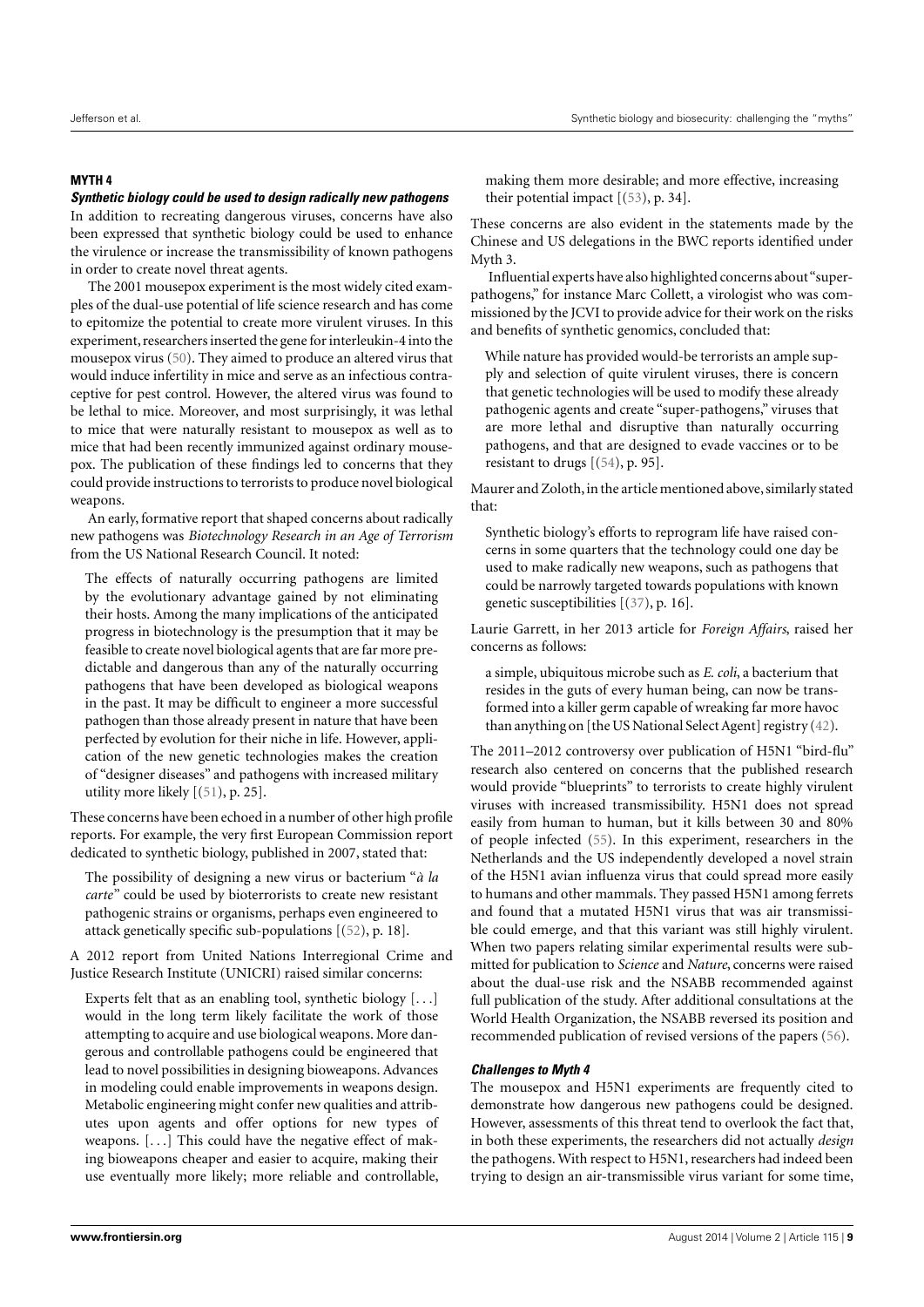without success. The ferret experiment was set up as an alternative approach, to see whether "natural" mutations could generate an air-transmissible variant. The researchers had no influence on the specific mutations induced. In the IL4 mousepox experiment, the results were unanticipated by the researchers. In other words, they were not planned for.

Moreover, some of the key lessons that came out of the extensive Soviet program to weaponize biological agents were about the trade-offs between improving characteristics that are "desired," in the context of a bioweapons program, such as virulence, and diminishing other equally "desired" characteristics, like transmissibility or stability. One project, for example, aimed to develop strains of *F. tularensis* (which causes tularemia) that were resistant to current vaccines and to multiple antibiotics. Genes coding for antibiotic resistance were successfully transferred into *F. tularensis*, but the new strain lost its virulence. Domaradsky, who led the research, wrote:

Everyone who has ever dealt with the genetics of bacteria knows how complicated it is to produce a new strain, indeed, to create a new species! [quoted in [\(57\)](#page-13-44), p. 186)].

The Soviets did, however, eventually succeed in developing a strain of *F. tularensis* that was resistant to multiple antibiotics and retained its pathogenic characteristics. They also worked on four additional bacterial strains – *B. anthracis* (which causes anthrax), *B. mallei* (glanders)*, B. pseudomallei* (melioidosis), and *Y. pestis* (plague) – with the goal of making each of them resistant to 10 antibiotics, but this proved too technically difficult. As Leitenberg and Zilinskas note in their account of the process:

The most difficult problems had to do with pleiotropic effects and a lack of stability in engineered strains. Antibioticresistant cells had a distressing habit of losing virulence or exhibiting lesser yields (or both) when propagated in culture. As for stability [. . .] when the construct for resistance to one antibiotic was introduced into the host cell, an earlier emplaced construct was often lost. This sort of problem required additional rounds of research,which were both labor intensive and time consuming [[\(57\)](#page-13-44), p. 188].

Pleiotropic effects (where a single gene affects more than one characteristic) and genetic instability are common in microorganisms, and while it is too simple to say that increased transmissibility will always be associated with reduced virulence, this is often the case for strains produced in laboratories. In the case of viruses, this is in part because the production of virus molecules necessitates passage through a series of host organisms, and that during this scaling-up process the virus is not subject to any evolutionary pressure to maintain virulence, and thus – although this cannot be taken as a definitive rule – the virus tends to accumulate mutations that generate an attenuated strain. Similarly, bacteria cultured in laboratories will tend to lose virulence.

# **MYTH 5**

# **Terrorists want to pursue biological weapons for high consequence, mass casualty attacks**

Underlying the first four myths are certain assumptions about who the terrorists might actually be, what their intentions are, what capabilities they might pursue, and the level of skills and resources available to them. Despite a lack of analysis of the potential adversaries involved in the misuse of life science research, the bioterrorism threat has generally been portrayed in policy circles as an imminent concern, and emphasis is placed on high consequence, mass casualty attacks, performed with "weapons of mass destruction" (WMD).

For example, in one of the President George W. Bush's earliest statements following 9/11 and the "anthrax letter" attacks that drew the American people's attention to the biological weapons threat, he said:

Since September 11, America and others have been confronted by the evils these [biological] weapons can inflict. This threat is real and extremely dangerous. Rogue states and terrorists possess these weapons and are willing to use them [\(58\)](#page-13-45).

Later, he set up a WMD Commission and tasked it with examining the threat posed by the nexus of international terrorism and the proliferation of weapons of mass destruction. In its report, this Commission asserted:

Unless the world community acts decisively and with great urgency, it is more likely than not that a weapon of mass destruction will be used in a terrorist attack somewhere in the world by the end of 2013. The Commission further believes that terrorists are more likely to be able to obtain and use a biological weapon than a nuclear weapon. The Commission believes that the U.S. government needs to move more aggressively to limit the proliferation of biological weapons and reduce the prospect of a bioterror attack [[\(59\)](#page-13-46), p. xv].

Bioterrorism became one of the Bush Administration's key security concerns over its two terms in office. One estimate of civilian biodefense expenditure across the federal government since 2001 is that more than \$70 billion have been spent [\(60\)](#page-13-47). Despite this, on the 10-year anniversary of 9/11 and the "anthrax letter" attacks, the former US senators who chaired the WMD Commission, Bob Graham and Jim Talent, released a "report card" on America's bioresponse capabilities that concluded the US was still unprepared to respond to large-scale biological attacks. It also warned:

Naturally occurring disease remains a serious biological threat; however, a thinking enemy armed with these same pathogens — or with multi-drug-resistant or synthetically engineered pathogens — could produce catastrophic consequences. A small team of individuals with graduate training in several key disciplines, using equipment readily available for purchase on the Internet could produce the type of bioweapons created by nation-states in the 1960s. Even more troubling, the rapid advances in biotechnology, such as synthetic biology, will allow non-state actors to produce increasingly powerful bioweapons in the future  $[(61), p. 11]$  $[(61), p. 11]$  $[(61), p. 11]$ .

We see here how the myths we previously discussed, about deskilling and increased access, and about the ease of designing new dangerous pathogens, underlie concerns about terrorists' potential ability to launch a mass attack, and how these are connected, by actors, with the advent of synthetic biology.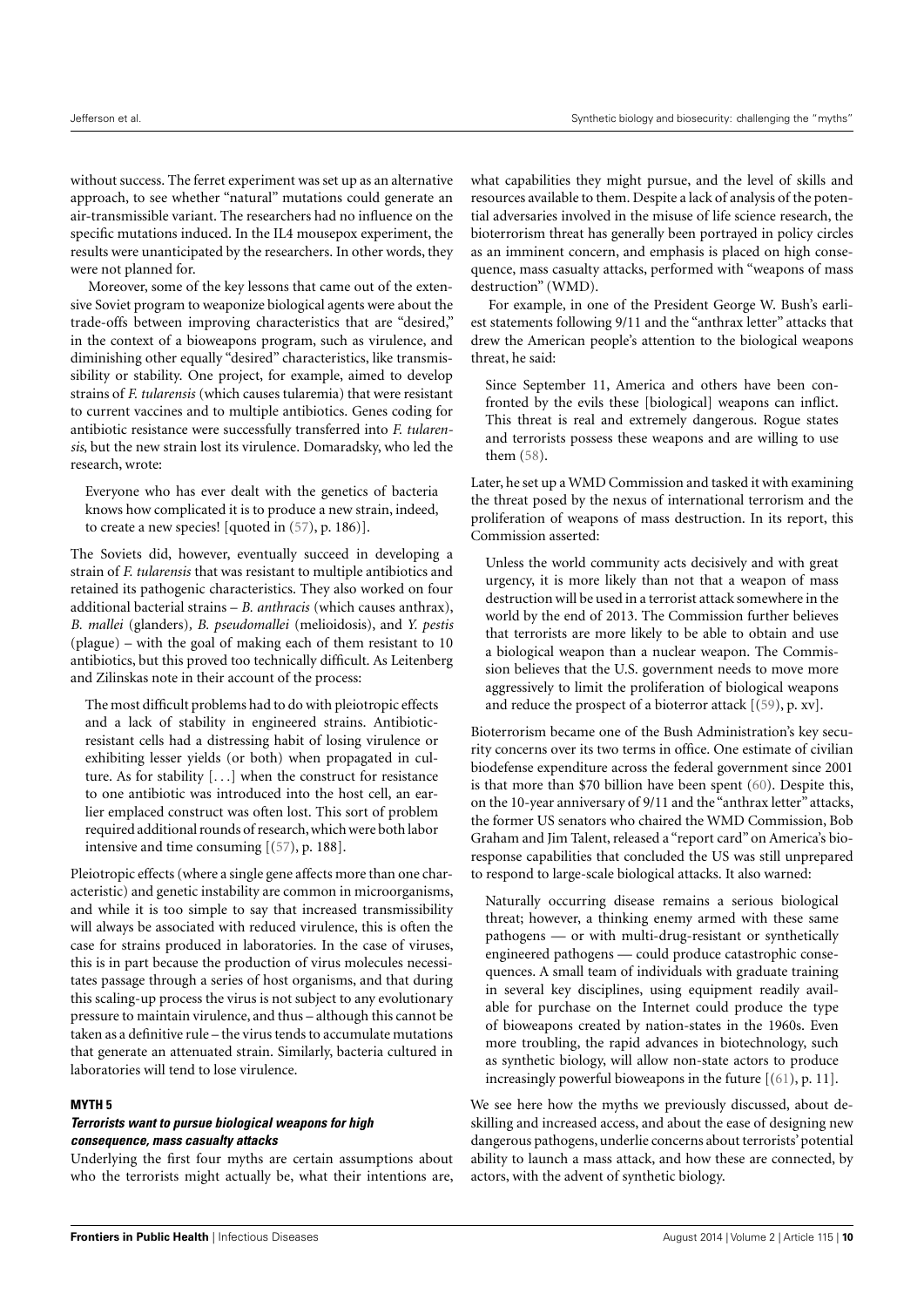The senators were not alone in their assessments. For instance, the US Senate Majority Leader Bill Frist made a similar warning in an earlier speech outlining the global threat of infectious disease and bioterrorism, and the need to better prepare the US and the world to respond to epidemics and outbreaks:

No intelligence agency, no matter how astute, and no military, no matter how powerful and dedicated, can assure that a few technicians of middling skill using a few thousand dollars worth of readily available equipment in a small and apparently innocuous setting cannot mount a first-order biological attack . . . Never have we had to fight such a battle, to protect so many people against so many threats that are so silent and so lethal [\(62\)](#page-14-1).

Similar messages were reinforced at the highest level. Addressing BWC members at their five-yearly meeting in 2011, Secretary of State Hillary Clinton said:

The advances in science and technology make it [...] easier for states and non-state actors to develop biological weapons. A crude, but effective, terrorist weapon can be made by using a small sample of any number of widely available pathogens, inexpensive equipment, and college-level chemistry and biology [\(63\)](#page-14-2).

She also acknowledged, however, that not everyone in the international community shared the US assessment:

I know there are some in the international community who have their doubts about the odds of a mass biological attack or major outbreak. They point out that we have not seen either so far, and conclude the risk must be low. But that is not the conclusion of the United States, because there are warning signs, and they are too serious to ignore [\(63\)](#page-14-2).

The belief that the focus should be on mass attacks was bluntly stated by an FBI agent at a symposium on synthetic biology this year (1st May), when she warned: "These technologies do not just pose a risk to individual buildings or cities, but if cleverly deployed, can reduce our population by significant percentages" [\(64\)](#page-14-3).

# **Challenges to Myth 5**

There are two dimensions to Myth 5. The first is about the intention of would-be terrorists, and the assumption is that terrorists would seek to produce mass casualty weapons and pursue capabilities on the scale of twentieth century state-level bioweapons programs. While most leading biological disarmament and nonproliferation experts believe that the risk of a small-scale bioterrorism attack is very real and very present, they consider the risk of sophisticated large-scale bioterrorism attacks to be very small [\(65\)](#page-14-4). This is backed up by historical evidence. The three confirmed attempts to use biological agents against humans in terrorist attacks in the past were small-scale, low casualty events aimed at causing panic, and disruption rather than excessive death tolls: (i) the Rajneesh cult's use of *Salmonella* on salad bars in local restaurants to sicken potential voters and make them stay away from the polls during Oregon elections in 1984; (ii) the 1990–95 attempted use of botulinum toxin and anthrax by the Japanese Aum Shinrikyo cult; (iii) and the "anthrax letters" sent to media

outlets and members of US Congress in 2001 resulting in at least 22 cases of anthrax, five of which were fatal [\(66,](#page-14-5) [67\)](#page-14-6).

The second dimension to Myth 5 is the implicit assumption that producing a pathogenic organism equates producing a weapon of mass destruction. It does not. Considerable knowledge and resources are necessary for the processes of scaling up, storage, and developing a suitable dissemination method. These processes present significant technical and logistical barriers. Drawing from her in-depth study of the Iraqi, Soviet, and US bioweapons programs [\(3,](#page-12-2) [4\)](#page-12-11), Ben Ouagrham-Gormley explains:

Scaling up fragile microorganisms that are sensitive to environmental conditions and susceptible to change — and viruses are more sensitive than bacteria — has been one of the stiffest challenges for past bioweapons programs to overcome, even with appropriate expertise at hand. Scaling-up requires a gradual approach, moving from laboratory sample, to a larger laboratory quantity, to pilot-scale production, and then to even larger-scale production. During each stage, the production parameters need to be tested and often modified to maintain the lethal qualities of the agent; the entire scaling-up process can take several years [\(68\)](#page-14-7).

The dissemination of biological agents also poses difficult technical challenges. Whereas persistent chemical agents such as sulfur mustard and VX nerve gas are readily absorbed through the intact skin, no bacteria and viruses can enter the body via that route unless the skin has already been broken. Biological agents must either be ingested or inhaled to cause infection. To expose large numbers of people through the gastrointestinal tract, possible means of delivery are contamination of food and drinking water, yet neither of these scenarios would be easy to accomplish. Large urban reservoirs are usually unguarded, but unless terrorists added massive quantities of biological agent, the dilution effect would be so great that no healthy person drinking the water would receive an infectious dose [\(66\)](#page-14-5). Moreover, modern sanitary techniques such as chlorination and filtration are designed to kill pathogens from natural sources and would probably be equally effective against a deliberately released agent. Bacterial contamination of the food supply is also unlikely to inflict mass casualties. Cooking, boiling, pasteurization, and other routine safety precautions are generally sufficient to kill pathogenic bacteria.

The most likely way to inflict mass casualties with a biological agent is by disseminating it as a respirable aerosol: an invisible cloud of infectious droplets or particles so tiny that they remain suspended in the air for long periods and can be inhaled by large numbers of people. A high-concentration aerosol of *B. anthracis* or some other pathogen, released into the air in a densely populated urban area, could potentially infect thousands of victims simultaneously. After an incubation period of a few days, depending on the type of agent and the inhaled dose, the exposed population would experience an outbreak of an incapacitating or fatal illness. Although aerosol delivery is potentially the most lethal way of delivering a biological attack, it involves major technical hurdles that most terrorists would be unlikely to overcome. To infect through the lungs, infectious particles must be microscopic in size – between 1 and 5  $\mu$ m in diameter. Terrorists would therefore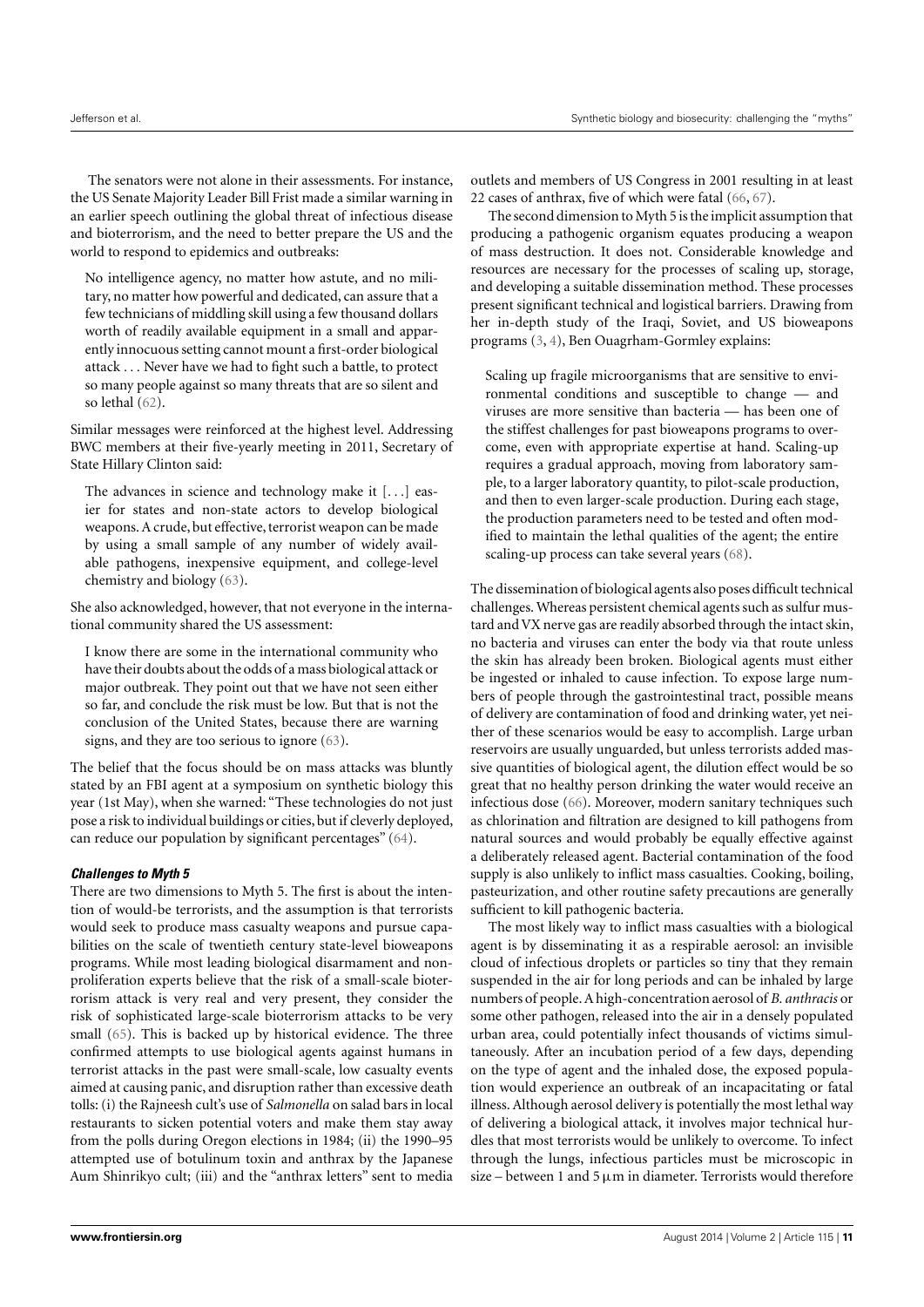have to develop or acquire a sophisticated delivery system capable of generating an aerosol cloud with the necessary particle size range and a high enough agent concentration to cover a broad area. Overall, an important trade-off exists between ease of production and effectiveness of dissemination. The easiest way to produce microbial agents is in a liquid form, yet when such a "slurry" is sprayed into the air, it forms heavy droplets that fall to the ground so that only a small percentage of the agent is aerosolized. In contrast, if the bacteria are first dried to a solid cake and then milled into a fine powder, they become far easier to aerosolize, yet the drying and milling process is technically difficult.

The Aum Shinrikyo cult struggled with dissemination [\(67,](#page-14-6) [69,](#page-14-8) [70\)](#page-14-9). In one of its anthrax dissemination attempts, it sprayed unknown, but probably very large, quantities of a liquid aerosol (most likely crude culture, unprocessed in any way) of *B. anthracis* from the roof of the Aum's headquarters building in Tokyo. For the dissemination, the Aum set up two sprayers on the roof of the eight-story building,each within a large round cooling tower. Pipes were extended from the cooling towers to tanks below, which were filled with a liquid suspension of *B. anthracis*. The device worked poorly, producing large droplets rather than the very fine aerosol needed for effective transmission of anthrax. It also appears the spore concentration was very low (at least five orders of magnitude below that necessary for a highly infectious wet aerosol).

In another dissemination attempt, targeting the area around the Kanagawa prefectural office and the Imperial Palace, the Aum equipped vehicles with spraying devices, but according to prosecutors' statements, the nozzle of the sprayer clogged and the operation failed. Despite its  $200\,\mathrm{m}^2$  laboratory containing, amongst other equipment, a glove box, incubator, centrifuge, drier, DNA/RNA synthesizer, electron microscope, two fermenters each having about a 2,000 litre capacity, and an extensive scientific library, and despite its repeated attempts at dissemination, the Aum was unsuccessful in causing any disease, and in retrospect it is clear that the cult did not even make the first substantive step toward an effective bioweapon.

If, despite the odds, aerosolization was achieved, the effective delivery of biological agents in the open air is highly dependent on atmospheric and wind conditions, creating additional uncertainties. Only under highly stable atmospheric conditions would the aerosol cloud remain close to the ground where it can be inhaled, rather than being rapidly dispersed. Moreover, most microorganisms are sensitive to ultraviolet radiation and cannot survive more than 30 min in bright sunlight, limiting their use to night-time attacks. One major exception is anthrax, which can be induced to form spores with tough outer coats that enable them to survive for several hours in sunlight. Terrorists could, of course, stage a biological attack inside an enclosed space such as a building, a subway station, a shopping mall, or a sports arena. Such an attack, if it involved a respiratory aerosol, might infect thousands of people, but even here the technical hurdles would by no means be trivial.

Finally, even if a biological weapon had been disseminated successfully, the outcome of an attack would be affected by factors like the health of the people who are exposed to the agent, and the speed and manner with which public health authorities and medical professionals detected and were able to respond to the resulting outbreak. A prompt response with effective medical

countermeasures, such as antibodies and vaccination, can significantly blunt the impact of an attack. Simple, proven ways to curtail epidemics, such as wearing face masks, hand washing, and avoiding hospitals where transmission rates might soar, can also prove effective in stemming the spread of a disease. Indeed, this aspect of a bioterrorism attack is often underplayed in scenarios like Tara O'Toole's "Dark Winter" and "Atlantic Storm," where the rates of contagion used are often significantly higher than those in historical cases of natural outbreaks [\(71\)](#page-14-10).

# **DISCUSSION**

We have identified a number of assumptions that underlie policy discourse on the biosecurity threat posed by synthetic biology. We characterize these assumptions as "myths" that pervade discussion on this issue and have identified important challenges to those myths. In particular, we argue that the myths overlook significant difficulties faced when seeking to design and/or produce a pathogen because they focus mostly on material features, thus missing important socio-technical factors, such as tacit knowledge. We have also shown that this dominant narrative underestimates a crucial step needed to mount a terrorist attack, especially a mass attack: the need to produce weapons, not just pathogens. Thus, we conclude that the five myths that recur in the dominant narrative embody misleading assumptions about both synthetic biology and bioterrorism.

The purpose of identifying and challenging these "myths" is not to dismiss the threat of a bioweapons attack. Of course, it is prudent to take measures to prepare against the possibility of a biological weapons attack and concerted action across a policy continuum that extends from prevention through preparedness to consequence management is necessary. However, as we have demonstrated, any bioterrorism attack will most likely be one using a pathogen strain with less than optimal characteristics disseminated through crude delivery methods under imperfect conditions, and the potential casualties of such an attack are likely to be much lower than the mass casualty scenarios frequently portrayed. This is not to say that speculative thinking should be discounted as it can, in some policy contexts, be helpful to represent possible, though not necessarily probable, future scientific developments, in order to encourage thinking on long-term security challenges. However, problems arise when these speculative scenarios for the future are distorted and portrayed as scientific reality in the present, which, as this paper demonstrates, has occurred in policy narratives related to synthetic biology and biosecurity.

We have shown that much of the debate in policy forums about the biosecurity threat of synthetic biology is based on naïve and simplistic interpretations of synthetic biology's ability to "make biology easier to engineer," and in particular on the misleading assumption that the skills and knowledge necessary to perform synthetic biology will necessarily become accessible to people with no specialist expertise working outside professional scientific institutions, including hostile actors who would seek to misuse the technology to develop biological weapons.

In order to understand why such myths develop and persist, it is important to consider the role that they play in the social dynamics of synthetic biology. Drawing on the literature in the sociology of expectations [\(72\)](#page-14-11), we suggest that particular portrayals of synthetic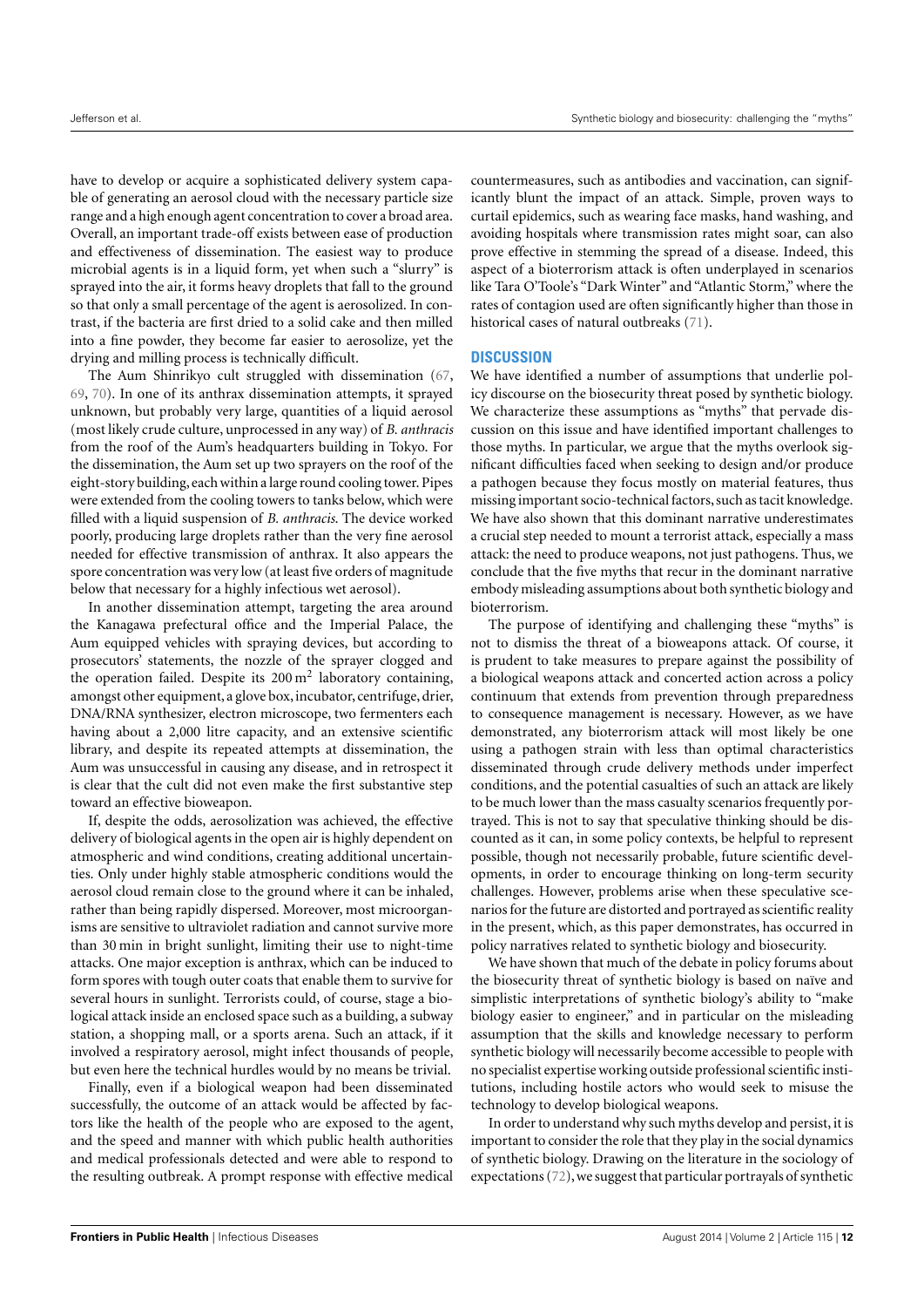biology are mobilized by various actors – deliberately or not – to strengthen their own perspectives and interests, and to help bring into being their own "hoped-for" future. The myths act as "prospecting retrospects": prospects that are deployed in the realtime now, in order to construct particular futures [\(72\)](#page-14-11). Discourses about the future are *performative*, meaning that they "perform" functions (they "do work") and are also *relational*, meaning that they bind together and enroll actors and other resources into networks [\(73\)](#page-14-12). Thus, discourse is "wishful enactment" not just "wishful thinking" [\(74\)](#page-14-13).

With respect to synthetic biology, different communities of actors stress particular issues in particular contexts. This frames the debate in particular ways and plays an important role in constructing and maintaining resources and support for each of these communities. For example, scientists such as Rob Carlson, George Church, or Drew Endy, who are heavily engaged in the promotion of synthetic biology, need to portray an optimistic vision of the potential of the engineering approach to biology as part of their endeavors to develop support for a new field of research which they believe has great significance and potential. Actors in the security field (including some policy makers, social scientists, and natural scientists) play a different role and often exaggerate the "dual-use threat" in order to attract attention and resources to their own work. Researchers from our own field of science and technology studies (STS) are not immune from such processes: we will generally seek to emphasize the complexity of real world situations and the importance of social dimensions of science, in order to justify the need for our expertise. However, at least until now, STS framings have had less influence on the dominant narrative than the discourse mobilized by actors from the fields of synthetic biology and biosecurity. Thus, the myths we have discussed in this paper have played an important role in defining synthetic biology as a "promissory" field of research and as an "emerging science and technology" in need of scenario forecasting, regulation and governance. Our aim is not to denigrate the behavior of those who deploy these narratives. Rather, we suggest that when discourse is understood as something that seeks to change the social world, we can move beyond the battle that we have regularly encountered in discussions about synthetic biology, that focuses on whose prognosis is most accurate and whether or not "it is just hype" [\(19,](#page-13-6) [20\)](#page-13-7).

We believe that a better understanding and acknowledgment of the social dynamics at play would help to develop more productive discussions in which the different communities involved could move beyond simply promoting their own interests and perspectives. This is important because in some cases the discourse deployed can have unintended consequences that are detrimental to the interests of the actors themselves, and to the nature of public debate. Thus, overstating the"promise"of synthetic biology applications manifestly leads to parallel overstatements about the "perils" of the field: the promissory discourse of synthetic biology is bolstered by the "promised peril" of misuse by malevolent actors. The fact that these myths (or at least the first 4) serve to bolster the positive promises of synthetic biology helps to explain why these myths continue to persist, despite the fact that they do not accurately reflect current or foreseeable realities for the practice of synthetic biology. This is somewhat incongruous since the

hoped-for futures of the actors who promote the benevolent development of synthetic biology do not, of course, include large-scale fatal bioterrorist attacks.

If we are to disentangle synthetic biology and biosecurity concerns, and to have a more refined assessment of both the biosecurity threat and the anticipated benefits, we believe that it is necessary to have more nuanced discussions about the extent to which synthetic biology is, or ever will be, an engineering discipline, and whether, in practice, this would reduce the importance of tacit knowledge, specialist expertise of different kinds, collective work, large infrastructures, and organizational factors. Such discussions would need to identify those aspects of the work that would become easier – in the sense that they can, for example, be automated and reliably performed by a robot – and those which are likely to remain difficult, in the sense that they still require craft skills to be successfully achieved. This would need to take into account not only the material and informational aspects but also other important socio-technical dimensions that will shape the development of the field.

# **AUTHOR CONTRIBUTIONS**

The three authors are listed in alphabetical order and have all contributed equally to this paper, including the conception, analysis and data collection of the research, drafting the text, and revising it critically for intellectual content.

#### **ACKNOWLEDGMENTS**

This research was supported by two awards from the UK Engineering and Physical Sciences Research Council (EP/G036004/1 and EP/J02175X/1). Filippa Lentzos was supported by a UK Economic and Social Research Council award (RES-070-27-0003). The authors would like to thank all the participants at the workshop held at King's College in February 2014, which has informed this research. We would also like to thank Jane Calvert, Piers Millett, Kathleen Vogel, and Luis Campos for providing useful comments on earlier drafts of this paper.

#### **REFERENCES**

- <span id="page-12-0"></span>1. Royal Academy of Engineering. *Synthetic Biology: Scope, Applications and Implications*. London: Royal Academy of Engineering (2009).
- <span id="page-12-1"></span>2. Endy D. Foundations for engineering biology. *Nature* (2005) **438**:449–53. doi[:10.1038/nature04342](http://dx.doi.org/10.1038/nature04342)
- <span id="page-12-2"></span>3. Ben Ouagrham-Gormley S. Barriers to bioweapons: intangible obstacles to proliferation. *Int Secur* (2012) **36**:80–114. doi[:10.1162/ISEC\\_a\\_00077](http://dx.doi.org/10.1162/ISEC_a_00077)
- <span id="page-12-11"></span>4. Ben Ouagrham-Gormley S, Vogel K. The social context shaping bioweapons (non)proliferation. *Biosecur Bioterror* (2010) **8**:9–24. doi[:10.1089/bsp.2009.0054](http://dx.doi.org/10.1089/bsp.2009.0054)
- <span id="page-12-3"></span>5. Vogel K. *Phantom Menace or Looming Danger? A New Framework for Assessing Bioweapons Threats*. Baltimore, MA: Johns Hopkins University Press (2013).
- <span id="page-12-4"></span>6. Polanyi M. *The Tacit Dimension*. Chicago: University of Chicago Press (1966).
- <span id="page-12-5"></span>7. Collins H. Bicycling on the moon: collective tacit knowledge and somatic-limit tacit knowledge. *Organ Stud* (2007) **28**:257–62. doi[:10.1177/0170840606073759](http://dx.doi.org/10.1177/0170840606073759)
- <span id="page-12-6"></span>8. Collins H. *Tacit and Explicit Knowledge*. Chicago: University of Chicago Press (2010).
- <span id="page-12-7"></span>9. Revill J, Jefferson C. Tacit knowledge and the biological weapons regime. *Sci Public Policy* (2013). doi[:10.1093/scipol/sct090](http://dx.doi.org/10.1093/scipol/sct090)
- <span id="page-12-8"></span>10. Vogel K. Bioweapons proliferation: where science studies and public policy collide. *Soc Stud Sci* (2006) **36**:659–90. doi[:10.1177/0306312706059460](http://dx.doi.org/10.1177/0306312706059460)
- <span id="page-12-9"></span>11. Jefferson C, Lentzos F, Marris C. *Synthetic Biology and Biosecurity: How Scared Should We Be?* London: King's College London (2014).
- <span id="page-12-10"></span>12. Endy D. *Synthetic Biology Study. Final Report* [Online]. (2003). Available from: <http://dspace.mit.edu/handle/1721.1/38455>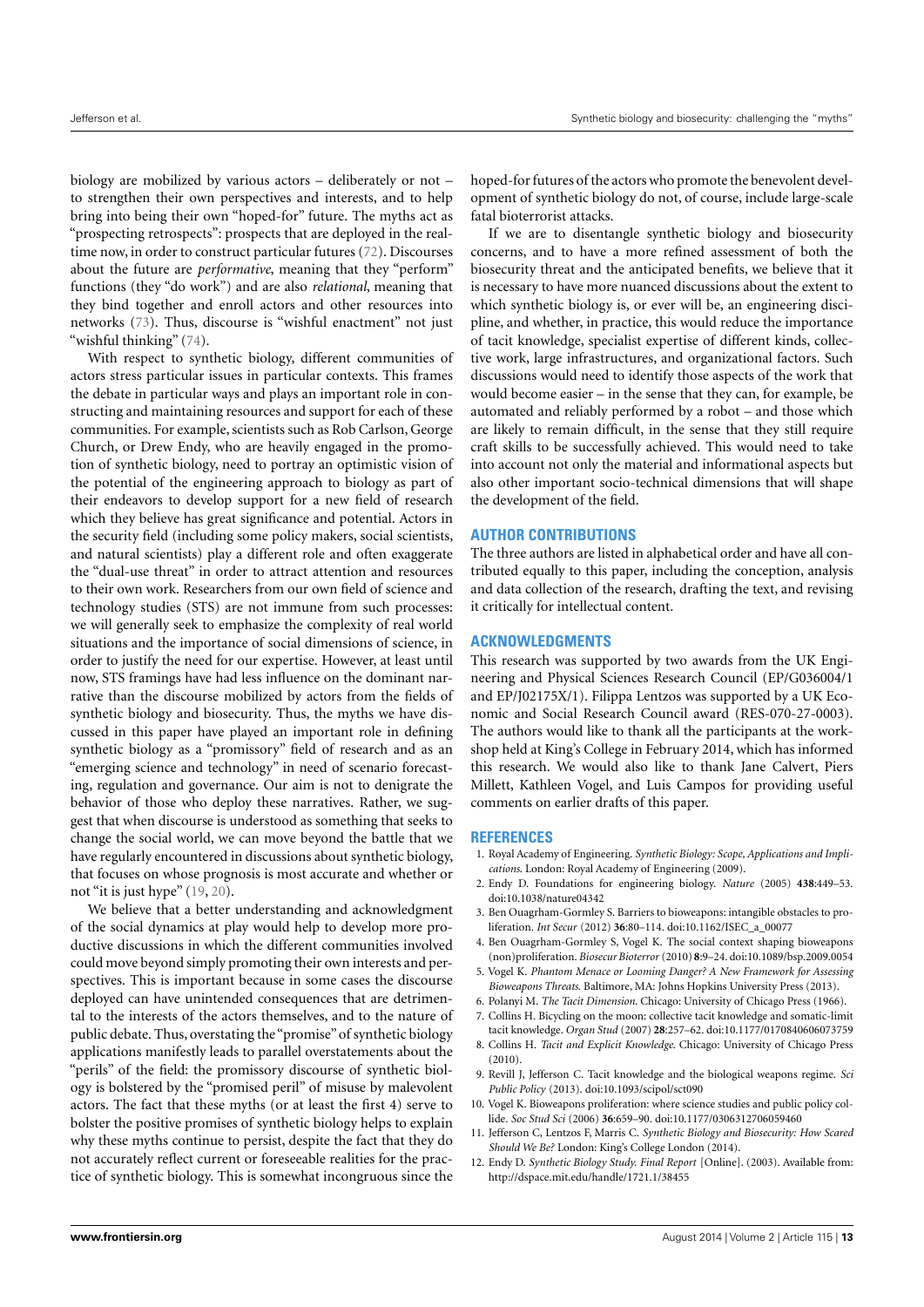- <span id="page-13-0"></span>13. Carlson R. The pace and proliferation of biological technologies. *Biosecur Bioterr* (2003) **1**:1–12. doi[:10.1089/153871303769201851](http://dx.doi.org/10.1089/153871303769201851)
- <span id="page-13-1"></span>14. Church GM. *A Synthetic Biohazard Non-proliferation Proposal*. (2004). Available from: [http://arep.med.harvard.edu/SBP/Church\\_Biohazard04c.htm](http://arep.med.harvard.edu/SBP/Church_Biohazard04c.htm)
- <span id="page-13-2"></span>15. Garfinkel MS, Endy D, Epstein GL, Friedman RM. *Synthetic Genomics: Options for Governance*. Rockville, MD: J. Craig Venter Institute (2007).
- <span id="page-13-3"></span>16. Schmidt M. Diffusion of synthetic biology: a challenge to biosafety. *Syst Synth Biol* (2008) **2**:1–6. doi[:10.1007/s11693-008-9018-z](http://dx.doi.org/10.1007/s11693-008-9018-z)
- <span id="page-13-4"></span>17. Mukunda G, Oye KA, Mohr SC. What rough beast? Synthetic biology, uncertainty, and the future of biosecurity. *Politics Life Sci* (2009) **28**:2–26. doi[:10.2990/](http://dx.doi.org/10.2990/28_2_2) [28\\_2\\_2](http://dx.doi.org/10.2990/28_2_2)
- <span id="page-13-5"></span>18. European Group on Ethics. *Opinion no. 25 – Ethics of Synthetic Biology*. Brussels: European Group on Ethics in Science and New Technologies to the European Commission (2009).
- <span id="page-13-6"></span>19. Kwok R. Five hard truths for synthetic biology. *Nature* (2010) **463**:288–90. doi[:10.1038/463288a](http://dx.doi.org/10.1038/463288a)
- <span id="page-13-7"></span>20. Voosen P. Synthetic biology comes down to Earth. In: *The Chronicle of Higher Education* 4th March 2013. (2013). Available from: [http://chronicle.com/article/](http://chronicle.com/article/Synthetic-Biology-Comes-Down/137587) [Synthetic-Biology-Comes-Down/137587](http://chronicle.com/article/Synthetic-Biology-Comes-Down/137587)
- <span id="page-13-8"></span>21. Frow E, Calvert J. 'Can simple biological systems be built from standardized interchangeable parts?' Negotiating biology and engineering in a synthetic biology competition. *Eng Stud* (2013) **5**:42–58. doi[:10.1080/19378629.2013.](http://dx.doi.org/10.1080/19378629.2013.764881) [764881](http://dx.doi.org/10.1080/19378629.2013.764881)
- <span id="page-13-9"></span>22. Balmer A, Bulpin K. Left to their own devices: post-ELSI, ethical equipment and the International Genetically Engineered Machine (iGEM) competition. *BioSocieties* (2013) **8**:311–35. doi[:10.1057/biosoc.2013.13](http://dx.doi.org/10.1057/biosoc.2013.13)
- <span id="page-13-10"></span>23. Cockerton C. *Going Synthetic: How Scientists and Engineers Imagine and Build a New Biology.* Ph.D thesis. London: London School of Economics and Political Science (2011).
- <span id="page-13-11"></span>24. Grushkin D, Kuilen T, Millet P. *Seven Myths and Realities about Do-It-Yourself Biology*. Washington, DC: Wilson Centre (2013).
- <span id="page-13-12"></span>25. Wolinsky H. Kitchen biology. *EMBO Rep* (2009) **10**:683–5. doi[:10.1038/embor.](http://dx.doi.org/10.1038/embor.2009.145) [2009.145](http://dx.doi.org/10.1038/embor.2009.145)
- <span id="page-13-13"></span>26. Tucker JB, Zilinskas RA. The promise and perils of synthetic biology. *New Atlantis* (2006) **12**:25–45.
- <span id="page-13-14"></span>27. National Science Advisory Board for Biosecurity. *Addressing Biosecurity Concerns Related to Synthetic Biology*. Washington, DC: U.S. Department of Health & Human Services, NSABB (2010).
- <span id="page-13-15"></span>28. Bernier A, Rose P. *DIY Bioterrorism Part II: The Proliferation of Bioterrorism through Synthetic Biology* [Online]. (2014). Available from: [http://www.cbrneportal.com/diy-bioterrorism-part-ii-the-proliferation-of-bio](http://www.cbrneportal.com/diy-bioterrorism-part-ii-the-proliferation-of-bioterrorism-through-synthetic-biology) [terrorism-through-synthetic-biology](http://www.cbrneportal.com/diy-bioterrorism-part-ii-the-proliferation-of-bioterrorism-through-synthetic-biology)
- <span id="page-13-16"></span>29. Jefferson C. The growth of amateur biology: a dual use governance challenge? In: *University of Bath Biochemical Security 2030 Project, Policy Paper 3.* Bath: University of Bath. (2013). Available from: [http://biochemsec2030dotorg.files.](http://biochemsec2030dotorg.files.wordpress.com/2013/08/jefferson-policy-paper-3-for-print.pdf) [wordpress.com/2013/08/jefferson-policy-paper-3-for-print.pdf](http://biochemsec2030dotorg.files.wordpress.com/2013/08/jefferson-policy-paper-3-for-print.pdf)
- <span id="page-13-17"></span>30. Diybioeu. *Community Lab Safety Guideline*. (2013). Available from: [https://](https://docs.google.com/document/d/1isjTvoSdHsTCN_HRe1ZVvTiqjEK-ubCS8hKKDRxy49w/edit) [docs.google.com/document/d/1isjTvoSdHsTCN\\_HRe1ZVvTiqjEK-ubCS8hK](https://docs.google.com/document/d/1isjTvoSdHsTCN_HRe1ZVvTiqjEK-ubCS8hKKDRxy49w/edit) [KDRxy49w/edit](https://docs.google.com/document/d/1isjTvoSdHsTCN_HRe1ZVvTiqjEK-ubCS8hKKDRxy49w/edit)
- <span id="page-13-18"></span>31. Federal Bureau of Investigation. *On Guard Against WMD. Inside the Biological Countermeasures Unit. Interview with Special Agent Edward You. News Stories, 21 December 2012* [Online]. (2012). Available from: [http://www.fbi.gov/news/](http://www.fbi.gov/news/stories/2012/february/wmd_022112) [stories/2012/february/wmd\\_022112](http://www.fbi.gov/news/stories/2012/february/wmd_022112)
- <span id="page-13-19"></span>32. Cello J, Paul AV, Wimmer E. Chemical synthesis of poliovirus cDNA: generation of infectious virus in the absence of natural template. *Science* (2002) **297**:1016–8. doi[:10.1126/science.1072266](http://dx.doi.org/10.1126/science.1072266)
- <span id="page-13-20"></span>33. Randerson J. Revealed: the lax laws that could allow assembly of deadly virus DNA. *The Guardian* (2006). Available from: [http://www.theguardian.com/](http://www.theguardian.com/world/2006/jun/14/terrorism.topstories3) [world/2006/jun/14/terrorism.topstories3](http://www.theguardian.com/world/2006/jun/14/terrorism.topstories3)
- <span id="page-13-21"></span>34. Smith HO, Hutchison CA, Pfannkoch C, Venter JC. Generating a synthetic genome by whole genome assembly: ϕX174 bacteriophage from synthetic oligonucleotides. *Proc Natl Acad Sci U S A* (2003) **100**:15440–5. doi[:10.1073/](http://dx.doi.org/10.1073/pnas.2237126100) [pnas.2237126100](http://dx.doi.org/10.1073/pnas.2237126100)
- <span id="page-13-22"></span>35. Tumpey TM, Basler CF, Aguilar PV, Zeng H, Solórzano A, Swayne DE, et al. Characterization of the reconstructed 1918 Spanish influenza pandemic virus. *Science* (2005) **310**:77–80. doi[:10.1126/science.1119392](http://dx.doi.org/10.1126/science.1119392)
- <span id="page-13-23"></span>36. Johnson NP, Mueller J. Updating the accounts: global mortality of the 1918- 1920 "Spanish" influenza pandemic. *Bull Hist Med* (2002) **76**:105–15. doi[:10.](http://dx.doi.org/10.1353/bhm.2002.0022) [1353/bhm.2002.0022](http://dx.doi.org/10.1353/bhm.2002.0022)
- <span id="page-13-24"></span>37. Maurer SM, Zoloth L. Synthesizing biosecurity. *Bull At Sci* (2007) **63**:16–8. doi[:10.2968/063006004](http://dx.doi.org/10.2968/063006004)
- <span id="page-13-25"></span>38. Kwik G, Fitzgerald J, Inglesby TV, O'Toole T. Biosecurity: responsible stewardship of bioscience in an age of catastrophic terrorism. *Biosecur Bioterror* (2003) **1**:27–35. doi[:10.1089/15387130360514805](http://dx.doi.org/10.1089/15387130360514805)
- <span id="page-13-26"></span>39. O'Toole T. *Testimony before the U.S. Senate Committee on Homeland Security and Governmental Affairs, 18 October 2011*. Washington, DC: US Department of Homeland Security (2011).
- <span id="page-13-27"></span>40. United Nations. *New Scientific and Technological Developments Relevant to the Convention – Addendum (Submissions from States Parties). BWC/CONF.VII/INF.3/Add.1*. Geneva: United Nations Office at Geneva (2011). Available from: [http://www.unog.ch/\\_\\_80256ee600585943.nsf/%28httpPages%](http://www.unog.ch/__80256ee600585943.nsf/%28httpPages%29/f1cd974a1fde4794c125731a0037d96d?OpenDocument&ExpandSection=1) [29/f1cd974a1fde4794c125731a0037d96d?OpenDocument&ExpandSection=1](http://www.unog.ch/__80256ee600585943.nsf/%28httpPages%29/f1cd974a1fde4794c125731a0037d96d?OpenDocument&ExpandSection=1)
- <span id="page-13-28"></span>41. United Nations. *Developments in Science and Technology (Submitted by the United States of America). BWC.MSP/2012/MX/WP.6*. Geneva: United Nations Office at Geneva. (2012). Available from: [http://www.unog.ch/\\_\\_](http://www.unog.ch/__80256ee600585943.nsf/%28httpPages%29/eed3e63397c2144bc1257bf80054fe12?OpenDocument&ExpandSection=1) [80256ee600585943.nsf/%28httpPages%29/eed3e63397c2144bc1257bf80054fe1](http://www.unog.ch/__80256ee600585943.nsf/%28httpPages%29/eed3e63397c2144bc1257bf80054fe12?OpenDocument&ExpandSection=1) [2?OpenDocument&ExpandSection=1](http://www.unog.ch/__80256ee600585943.nsf/%28httpPages%29/eed3e63397c2144bc1257bf80054fe12?OpenDocument&ExpandSection=1)
- <span id="page-13-29"></span>42. Garrett L. Biology's Brave New World: the promise and perils of the synbio revolution. *Foreign Aff* (2013) Nov/Dec. Available from: [http://www.foreignaffairs.](http://www.foreignaffairs.com/articles/140156/laurie-garrett/biologys-brave-new-world) [com/articles/140156/laurie-garrett/biologys-brave-new-world](http://www.foreignaffairs.com/articles/140156/laurie-garrett/biologys-brave-new-world)
- <span id="page-13-30"></span>43. Bugl H, Danner JP, Molinari RJ, Mulligan JT, Park H-O, Reichert B, et al. DNA synthesis and biological security. *Nat Biotechnol* (2007) **25**:627–9. doi[:10.1038/](http://dx.doi.org/10.1038/nbt0607-627) [nbt0607-627](http://dx.doi.org/10.1038/nbt0607-627)
- <span id="page-13-31"></span>44. Lentzos F, Silver P. Synthesis of viral genomes. In: Tucker JB, editor. *Innovation, Dual Use, and Security*. Cambridge, MA: MIT Press (2012). p. 133–46.
- <span id="page-13-32"></span>45. Kosuri S, Church GM. Large-scale de novo DNA synthesis: technologies and applications. *Nat Methods* (2014) **11**:499–507. doi[:10.1038/nmeth.2918](http://dx.doi.org/10.1038/nmeth.2918)
- <span id="page-13-33"></span>46. Gibson DG, Glass JI, Lartigue C, Noskov VN, Chuang RY, Algire MA, et al. Creation of a bacterial cell controlled by a chemically synthesized genome. *Science* (2010) **329**:52–6. doi[:10.1126/science.1190719](http://dx.doi.org/10.1126/science.1190719)
- <span id="page-13-34"></span>47. Carlson R. *Time for New DNA Synthesis and Sequencing Cost Curves*. (2014). Available from: [http://www.synthesis.cc/2014/02/time-for-new-cost](http://www.synthesis.cc/2014/02/time-for-new-cost-curves-2014.html)[curves-2014.html](http://www.synthesis.cc/2014/02/time-for-new-cost-curves-2014.html)
- <span id="page-13-35"></span>48. Shetty R. *The Latency of Gene Synthesis – 2013 Update. Ginkgo BioWorks Blog post 17th August 2013*. (2013). Available from: [http://blog.ginkgobioworks.com/](http://blog.ginkgobioworks.com/2013/08/17/gene-synthesis-latency/) [2013/08/17/gene-synthesis-latency/](http://blog.ginkgobioworks.com/2013/08/17/gene-synthesis-latency/)
- <span id="page-13-36"></span>49. Lentzos F. Synthetic biology, security and governance. *BioSocieties* (2012) **7**:339–51. doi[:10.1057/biosoc.2012.28](http://dx.doi.org/10.1057/biosoc.2012.28)
- <span id="page-13-37"></span>50. Jackson RJ, Ramsay AJ, Christensen CD, Beaton S, Hall DF, Ramshaw IA. Expression of mouse interleukin-4 by a recombinant ectromelia virus suppresses cytolytic lymphocyte responses and overcomes genetic resistance to mousepox. *J Virol* (2001) **75**:1205–10. doi[:10.1128/jvi.75.3.1205-1210.2001](http://dx.doi.org/10.1128/jvi.75.3.1205-1210.2001)
- <span id="page-13-38"></span>51. National Research Council. *Biotechnology Research in an Age of Terrorism*. Washington, DC: National Academies Press (2004).
- <span id="page-13-39"></span>52. European Commission. *Synthetic Biology: Applying Engineering to Biology. Report of a NEST High-Level Expert Group*. Brussels: European Commission (2007).
- <span id="page-13-40"></span>53. UNICRI. Security Implications of Synthetic Biology and Nanobiotechnology: a risk and response assessment of advances in biotechnology. *Report of the United Nations Interregional Crime and Justice Research Institute*. Turin: UNICRI (2012).
- <span id="page-13-41"></span>54. Collett MS. Impact of synthetic genomics of the threat of bioterrorism with viral agents. In: Garfinkel MS, Endy D, Epstein GL, Friedman RM, editors. *Working Papers for Synthetic Genomics: Risks and Benefits for Science and Society.* (2006). Available from: [http://www.jcvi.org/cms/fileadmin/site/research/](http://www.jcvi.org/cms/fileadmin/site/research/projects/synthetic-genomics-report/Collett-Viral-Threat-Agents.pdf) [projects/synthetic-genomics-report/Collett-Viral-Threat-Agents.pdf](http://www.jcvi.org/cms/fileadmin/site/research/projects/synthetic-genomics-report/Collett-Viral-Threat-Agents.pdf)
- <span id="page-13-42"></span>55. Osterholm MT, Kelley NS. Mammalian-transmissible H5N1 influenza: facts and perspective. *MBio* (2012) **3**:e00045-12. doi[:10.1128/mBio.00045-12](http://dx.doi.org/10.1128/mBio.00045-12)
- <span id="page-13-43"></span>56. Maher B. Bird-flu research: the biosecurity oversight. *Nature* (2012) **485**:431–4. doi[:10.1038/485431a](http://dx.doi.org/10.1038/485431a)
- <span id="page-13-44"></span>57. Leitenberg M, Zilinskas RA. *The Soviet Biological Weapons Program: A History*. Cambridge, MA: Harvard University Press (2012).
- <span id="page-13-45"></span>58. US Department of State. *President's Statement on Biological Weapons, 1 November 2001* [Online]. (2001). Available from: [http://2001-2009.state.gov/t/ac/rls/](http://2001-2009.state.gov/t/ac/rls/rm/2001/7907.htm) [rm/2001/7907.htm](http://2001-2009.state.gov/t/ac/rls/rm/2001/7907.htm)
- <span id="page-13-46"></span>59. WMD Commission. *World at Risk: The Report of the Commission on the Prevention of WMD Proliferation and Terrorism*. New York: Vintage Books (2008).
- <span id="page-13-47"></span>60. Sell TK, Watson M. Federal agency biodefense funding, FY2013-FY2014. *Biosecur Bioterror* (2013) **11**:196–216. doi[:10.1089/bsp.2013.0047](http://dx.doi.org/10.1089/bsp.2013.0047)